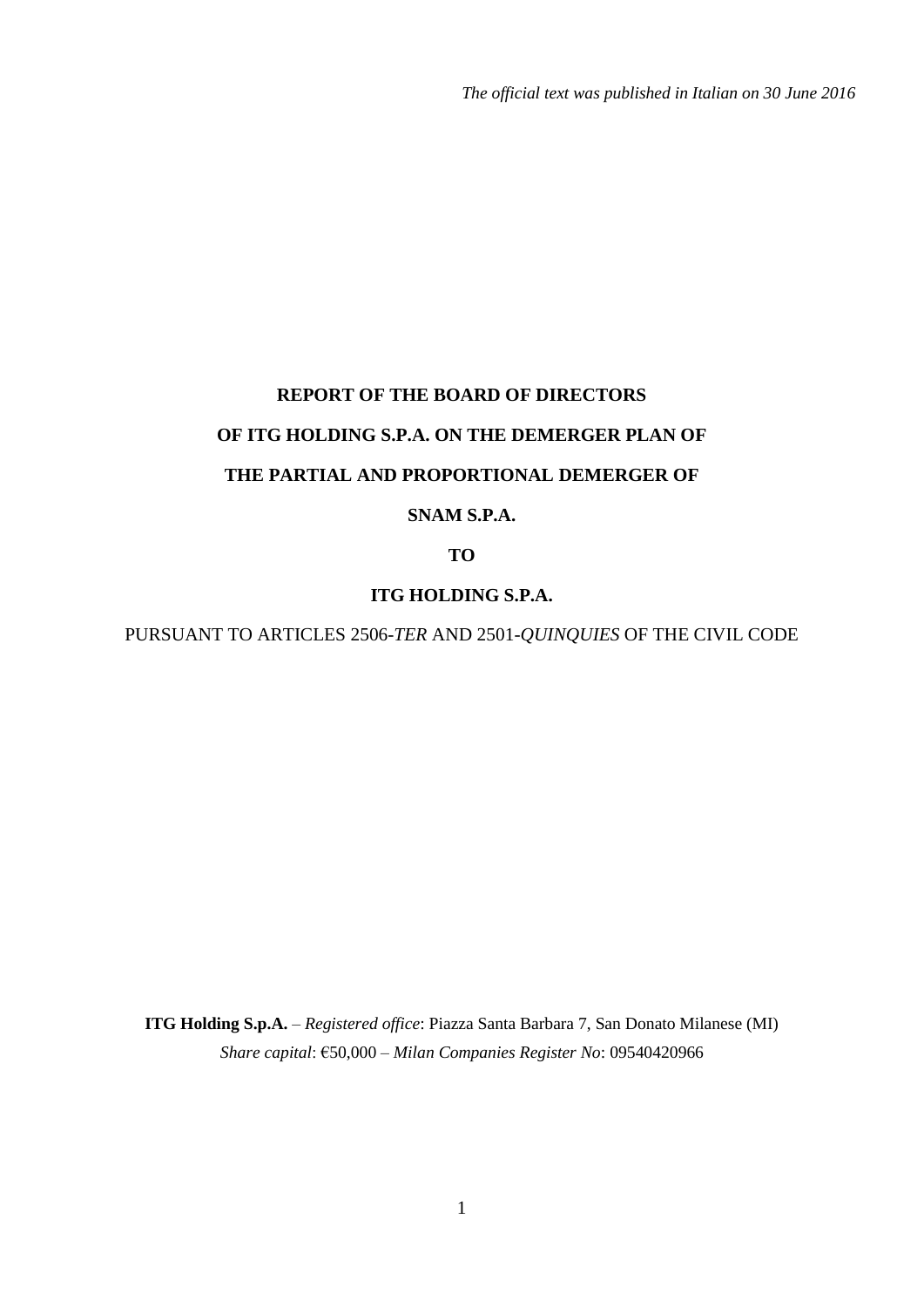## **Table of Contents**

| 1. |     |       |                                                                                                          |  |  |  |  |
|----|-----|-------|----------------------------------------------------------------------------------------------------------|--|--|--|--|
| 2. |     |       |                                                                                                          |  |  |  |  |
|    | 2.1 |       |                                                                                                          |  |  |  |  |
|    |     | 2.1.1 |                                                                                                          |  |  |  |  |
|    |     | 2.1.2 |                                                                                                          |  |  |  |  |
|    | 2.2 |       |                                                                                                          |  |  |  |  |
|    |     | 2.2.1 |                                                                                                          |  |  |  |  |
|    |     | 2.2.2 |                                                                                                          |  |  |  |  |
|    |     | 2.2.3 |                                                                                                          |  |  |  |  |
|    | 2.3 |       |                                                                                                          |  |  |  |  |
|    |     | 2.3.1 |                                                                                                          |  |  |  |  |
|    |     | 2.3.2 | Admission to trading of shares of the Beneficiary Company and                                            |  |  |  |  |
|    |     | 2.3.3 | Amendments to the bylaws of the Demerged Company 11                                                      |  |  |  |  |
|    |     | 2.3.4 | Amendments to the bylaws of the Beneficiary Company  12                                                  |  |  |  |  |
| 3. |     |       | ASSETS AND LIABILITIES ALLOCATED TO THE BENEFICIARY<br>COMPANY AND EFFECTS OF THE DEMERGER ON ASSETS AND |  |  |  |  |
|    | 3.1 |       | Assets and liabilities allocated to the Beneficiary Company 14                                           |  |  |  |  |
|    | 3.2 |       |                                                                                                          |  |  |  |  |
|    |     | 3.2.1 | Effects of the Demerger on the assets and liabilities of the                                             |  |  |  |  |
|    |     |       |                                                                                                          |  |  |  |  |
|    |     | 3.2.2 | Effects of the Demerger on the assets and liabilities of the                                             |  |  |  |  |
|    | 3.3 |       | Actual values of the net asset allocated to the Beneficiary Company                                      |  |  |  |  |
| 4. |     |       | ALLOCATION RATIO FOR SHARES OF THE BENEFICIARY                                                           |  |  |  |  |
| 5. |     |       | PROJECTIONS ON THE COMPOSITION OF THE OWNERSHIP<br>STRUCTURE OF THE DEMERGED COMPANY AND OF THE          |  |  |  |  |
|    | 5.1 |       | Ownership structure of Snam and the related effects of the Demerger21                                    |  |  |  |  |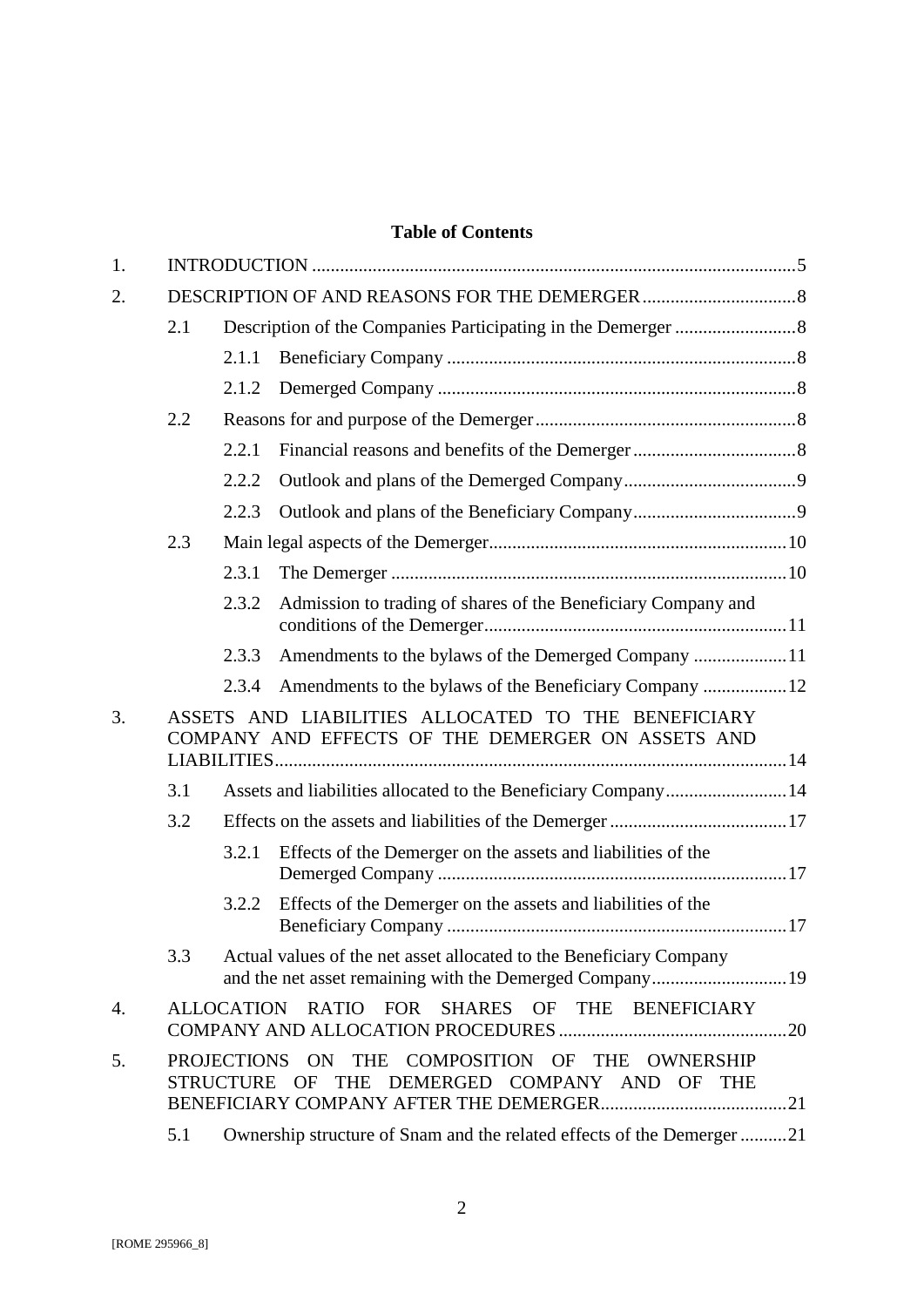|    | 5.2 | Ownership structure of ITG Holding and the related effects of the                                                |  |
|----|-----|------------------------------------------------------------------------------------------------------------------|--|
| 6. |     | DESCRIPTION OF THE RIGHTS ASSOCIATED WITH THE SHARES TO<br>BE ALLOCATED TO THE DEMERGED COMPANY'S SHAREHOLDERS23 |  |
| 7. |     | DEMERGER EFFECTIVE DATE AND DATE OF RECOGNITION OF THE<br>TRANSACTIONS IN THE BENEFICIARY COMPANY'S FINANCIAL    |  |
| 8. |     |                                                                                                                  |  |
| 9. |     |                                                                                                                  |  |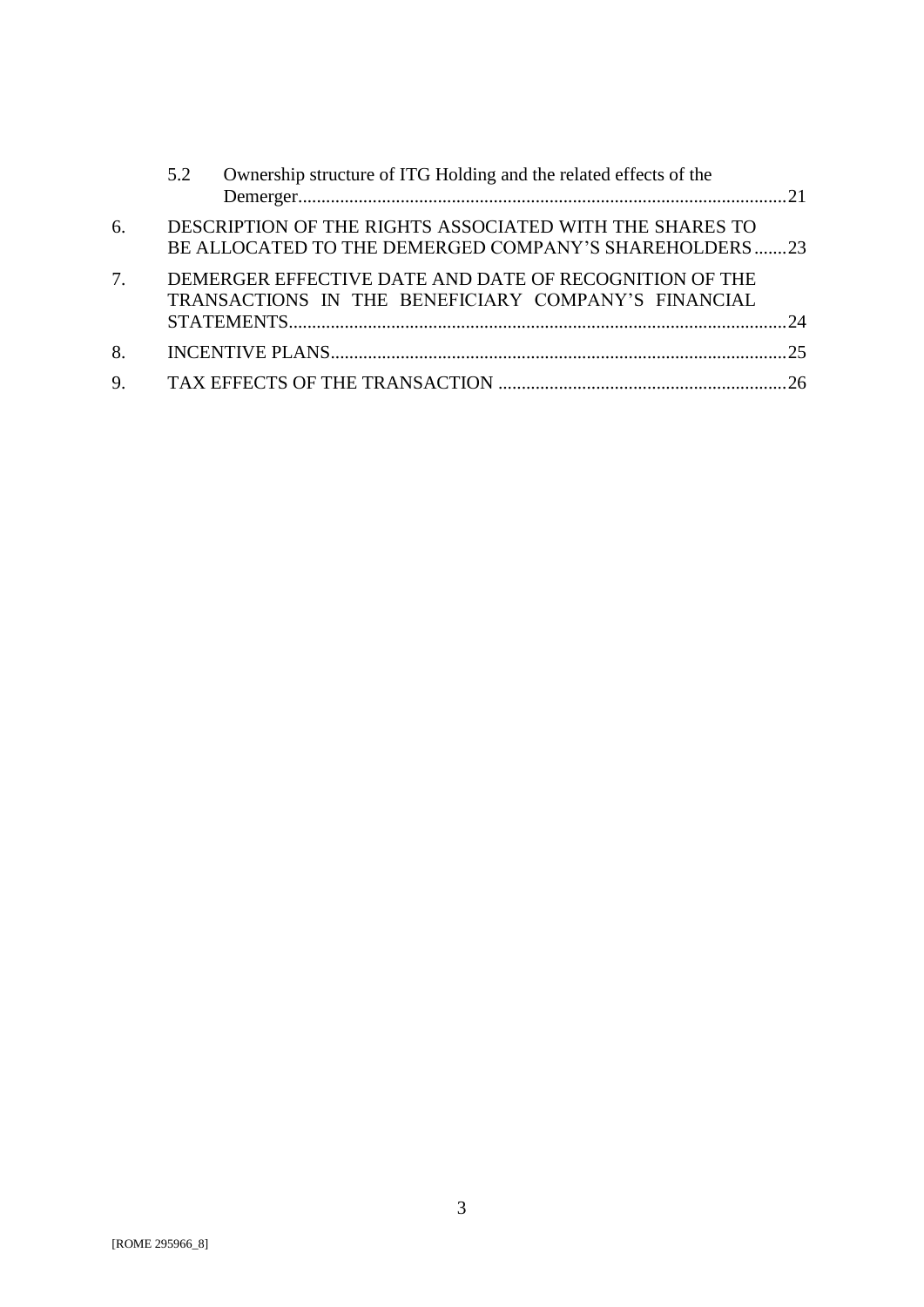#### **Report of the Board of Directors of ITG Holding S.p.A. on the demerger plan of partial and proportional demerger of Snam S.p.A. to ITG Holding S.p.A., pursuant to Articles 2506-***ter* **and 2501-***quinquies* **of the Civil Code.**

This report (the "**Report**"), in accordance with the provisions of Articles 2506-*ter* and 2501 *quinquies* of the Civil Code, describes the partial and proportional demerger (the "**Demerger Plan**") of Snam S.p.A. ("**Snam**" or the "**Demerged Company**") to ITG Holding S.p.A. ("**ITG Holding**" or the "**Beneficiary Company**"), approved by the Board of Directors of Snam and ITG Holding, respectively, on 28 June and 27 June 2016, which was prepared, filed and registered pursuant to the law on the basis of the financial statements for the year ended 31 December 2015 and approved by the Ordinary Shareholders' Meeting of the Demerged Company on 27 April 2016 (the "**2015 Financial Statements**"), and the statement of financial position of ITG Holding at 1 June 2016.

\* \* \*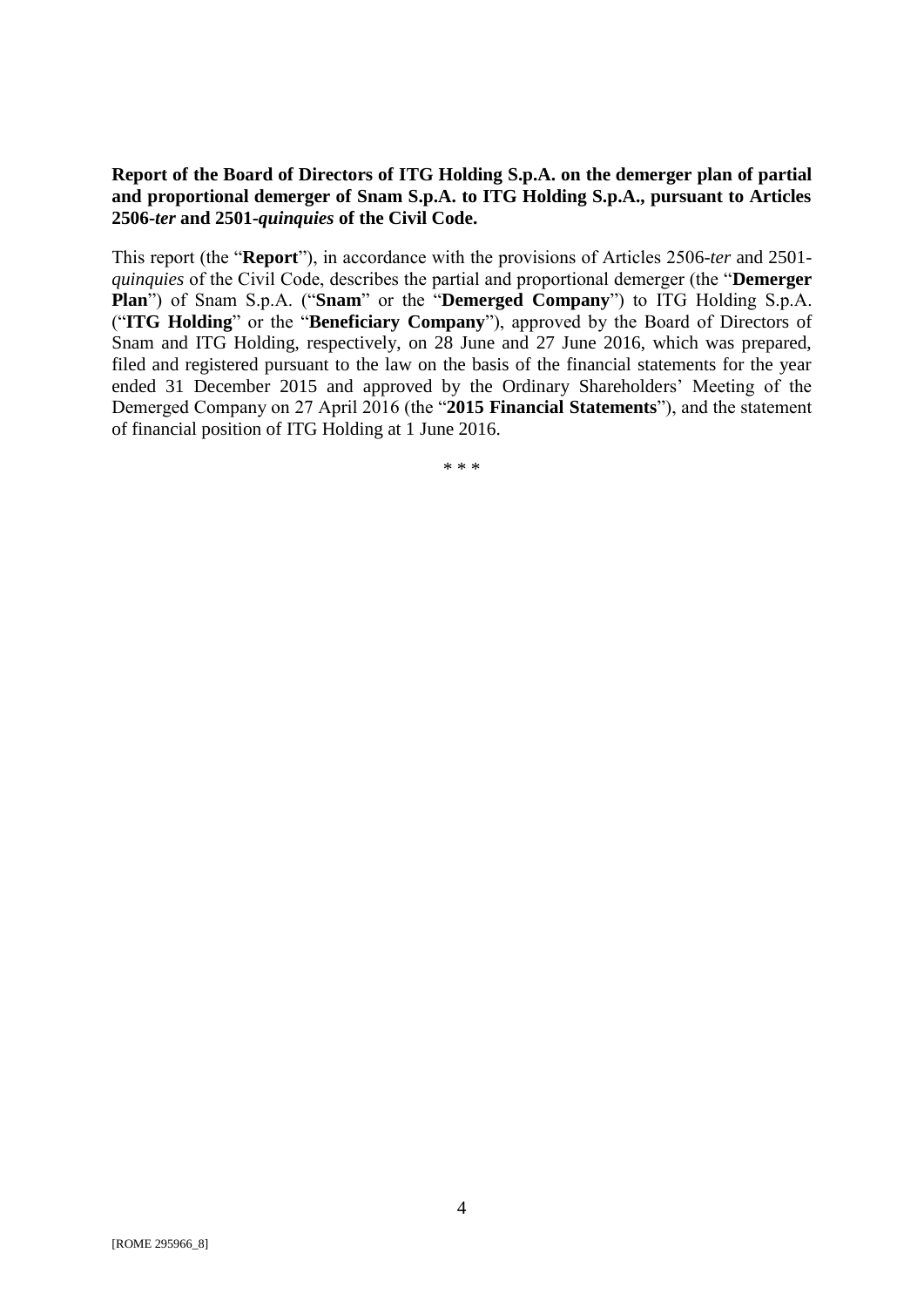## <span id="page-4-0"></span>**1. INTRODUCTION**

The industrial and corporate reorganization involves the separation of Italgas S.p.A. ("**Italgas**") from Snam (the "**Transaction**"). The Transaction will be executed such that the Transfer (as defined below), the Sale (as defined below) and the Demerger (as defined below) occur in a unitary and substantially simultaneous manner.

Through the Transaction, which entails an industrial and corporate reorganisation, the entire equity investment held at the date of this Report by Snam in Italgas, equal to 100% of the share capital of Italgas, will be transferred to ITG Holding.

The Italgas Group is the leading operator in Italy within the natural gas urban distribution sector.

Specifically, the Transaction, which will occur in a unitary and substantially simultaneous manner, involves:

- a) the transfer in kind by Snam to ITG Holding of a stake equal to 8.23% of the share capital of Italgas (the "**Transfer**"), in exchange for the allocation to Snam of 108,957,843 newly issued shares of ITG Holding, in order to enable Snam to hold, post-Demerger (as per point c), a stake of 13.50% in the Beneficiary Company (0.03% deriving from the treasury shares held by Snam);
- b) the sale by Snam to ITG Holding of 98,054,833 shares of Italgas, equal to 38.87% of the share capital of Italgas (the "**Sale**"), for a price of €1,503 million, to be paid through a *vendor loan* on the part of the Beneficiary Company, enhancing part of its stake in Italgas and generating an adequate level of financial debt for the Beneficiary Company, taking into account the Beneficiary Company's activity, risk and cash flow generation profile; and
- c) the partial and proportional demerger of Snam (the "**Demerger**"), with the allocation to ITG Holding of a stake equal to 52.90% held by the Demerged Company in Italgas (the "**Demerged Assets and Liabilities**"), and consequent allocation to Snam shareholders of the remaining 86.50% of the Beneficiary Company's share capital.

In order to support the Transaction-related decisions of the Boards of Directors of the companies participating in the Demerger, Snam has appointed Colombo & Associati S.r.l. (the "**Expert**"), in its capacity as a proven expert operating independently from the Company, ITG Holding and the respective shareholders that can exercise significant control over said companies, to write:

- (i) (sworn) reports on the value of Snam's equity investment in Italgas (including the stakes in investee companies) in order to comply with applicable regulations, particularly, based on the structure of the Transaction, Article 2343-*ter*, paragraph 2 of the Civil Code with regard to the Transfer and Article 2343-*bis*, paragraph 2 of the Civil Code with regard to purchases by the company from promoters, founders, shareholders and directors; and
- (ii) a report, requested by Snam on a voluntary basis, with the aim of estimating the actual value of the net asset allocated to the Beneficiary Company following the Demerger.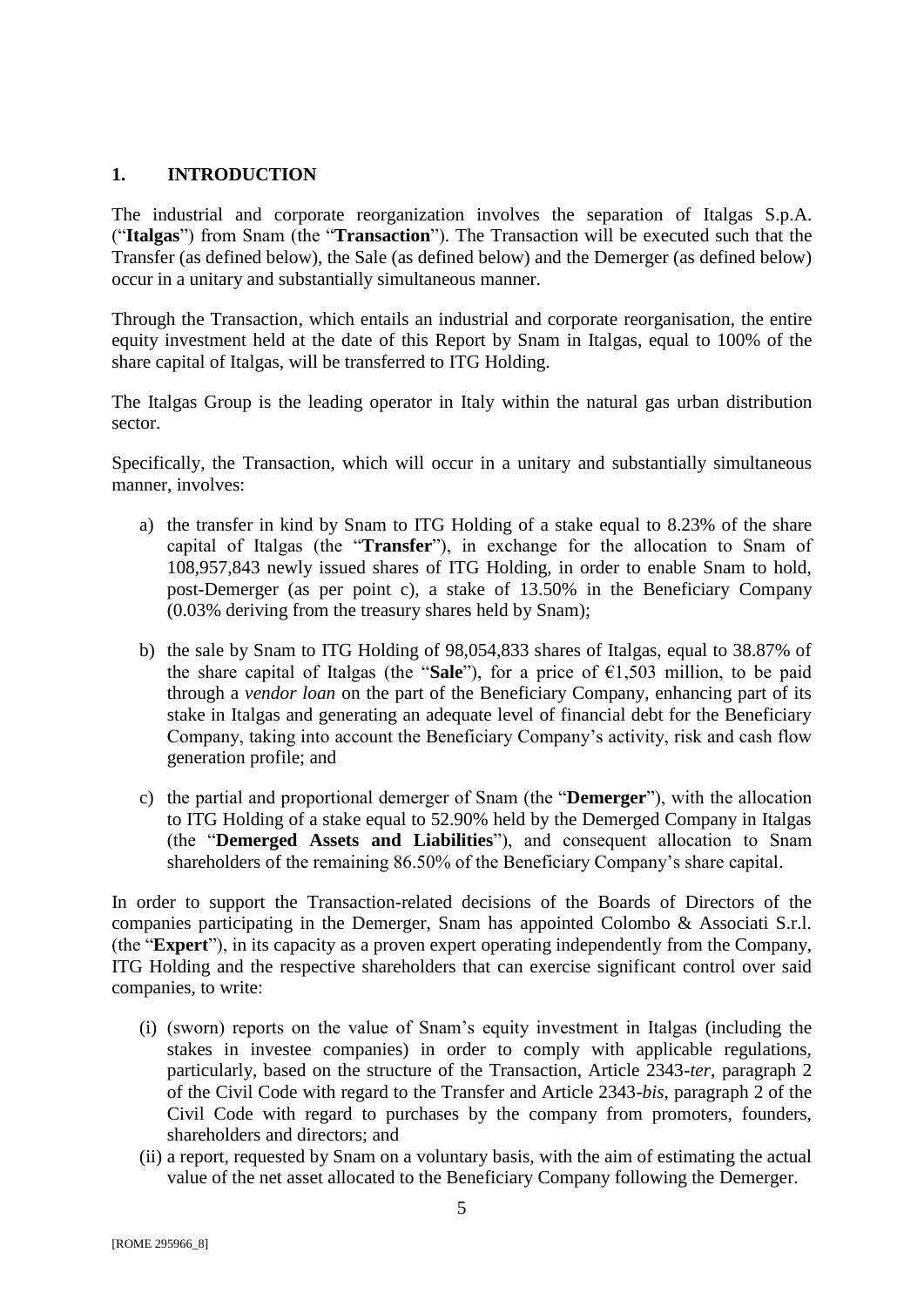The adequacy of the Transfer and Sale values and the value of the net asset assigned to the Beneficiary Company as part of the Demerger are confirmed in the reports mentioned in points (i) and (ii) above.

As a result of the Transaction, the ITG Holding Group shall be required:

- (i) to repay intercompany loans currently outstanding with the Demerged Company; and
- (ii) to pay the Demerged Company the price arising from the Sale by repaying the vendor loan.

Such debts will be repaid by ITG Holding through:

- (i) the use of credit lines, in relation to which, on 28 June 2016, select major banks and leading institutions have already signed several binding commitments (without prejudice to what is stated in the next paragraph) for a total of  $\epsilon$ 3.9 billion, which contain the main terms and conditions of the Beneficiary Company's future financing that will be available on the effective date of the Demerger; and
- (ii) following the accession of the European Investment Bank, the finalisation of a discharge of contractual debts for Snam, effective as of the effective date of the Demerger, of two loans granted to the Demerged Company by the European Investment Bank for a total of €424 million and intended to finance Italgas projects.

All of the aforementioned commitments assumed by the lending institutions are subject, on the one hand, to the same conditions precedent as those of the Transaction as referred to in Paragraph 2.3.2 and, on the other hand, to further typical conditions for transactions of this type such as the absence of malfunctions or severe deterioration of the markets.

As stipulated in the memorandum of understanding dated 28 June 2016 between Snam, CDP Reti S.p.A. ("**CDP Reti**") and CDP Gas S.r.l. ("**CDP Gas**") (the "**Memorandum of Understanding**"), the entire Transaction also provides that Snam, CDP Reti and CDP Gas enter into a shareholders' agreement (the "**Shareholders' Agreement**") relating to the equity investments which will be held in the Beneficiary Company, amounting to 13.50%, 25.08% and 0.97%, respectively. A purpose of the Shareholder's Agreement is to ensure a stable and transparent ownership structure of ITG Holding upon the outcome of the Transaction. The Shareholders' Agreement shall have a term of three years and shall be renewable. Specifically, the Memorandum of Understanding aims to regulate, by means of the Shareholders' Agreement, the main terms for implementing the Transaction, the rights deriving from the execution of the Shareholders' Agreement and the general provisions of *governance* which, following the implementation of the Transaction, shall apply to ITG Holding and Italgas.

As a result of the Demerger, each Snam shareholder will hold, in place of shares of Snam, two separate equity securities representing the different areas of business in which Snam is engaged at the date of this Report. Specifically, these areas are: natural gas transportation, dispatching, regasification and storage (Snam share); and natural gas distribution (ITG Holding share).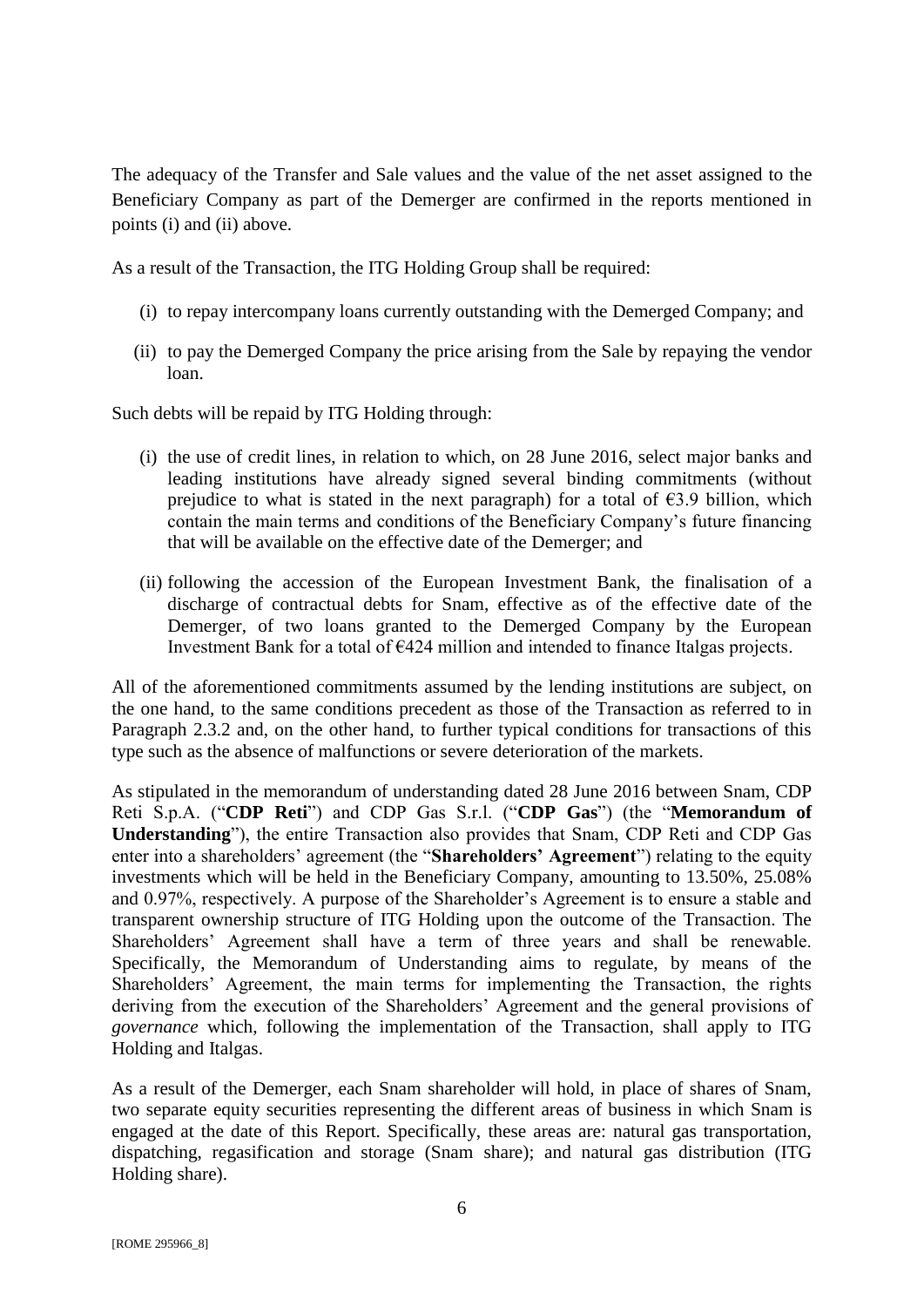Snam's shareholders will be allocated shares of the Beneficiary Company, proportionate to the shares held by each in the Demerged Company at the time of the Demerger. The allocation will take place based on a ratio of one ITG Holding share for every five Snam shares held.

This ratio may mean that individual shareholders are entitled to a number of new shares that is not a whole number. Therefore, to facilitate the transactions, Snam will engage an authorized intermediary to purchase at market prices the fractional shares of the Beneficiary Company, through the depositary intermediaries enrolled with Monte Titoli S.p.A. ("**Monte Titoli**"), within the limits required to enable shareholders to hold, to the highest possible extent, a whole number of shares.

In addition to the conditions of law, including, specifically, the favourable vote of the Snam Shareholders' Meeting, the efficacy of the Transaction is conditioned upon:

- (i) the issuance of Borsa Italiana's order admitting the Beneficiary Company's shares to trading on the *Mercato Telematico Azionario* ("**MTA**");
- (ii) the issuance of the judgement of equivalence by the Italian Securities and Exchange Commission ("**CONSOB**"), pursuant to Article 57, paragraph 1, letter d) of CONSOB Resolution 11971/1999, as amended (the "**Issuer Regulations**") in relation to the information document prepared pursuant to Article 70 of the Issuer Regulations (the "**Information Document**"), supplemented pursuant to said Article 57 of the Issuer Regulations; and
- (iii) the approval by the bondholders of the Demerged Company.

Subsequent to the Transaction, the shares of the Beneficiary Company will be admitted to trading on the MTA.

The Transaction schedule provides that, subject to the fulfillment of the conditions set out under points (i), (ii) and (iii), the Demerger will probably take effect by 31 December 2016.

At any time, even following approval of the Demerger Plan by the shareholders of the companies involved in the Demerger, the proceedings whereby the Beneficiary Company's shares are admitted to trading on the MTA could be interrupted or suspended, if suitable conditions to pursue the listing were deemed not present.

In addition, the deeds relating to the Transaction are conditional so as to ensure that the individual steps defined in the Transaction occur in a unitary and substantially simultaneous manner.

Following the Demerger, Snam shares will continue to be listed on the MTA.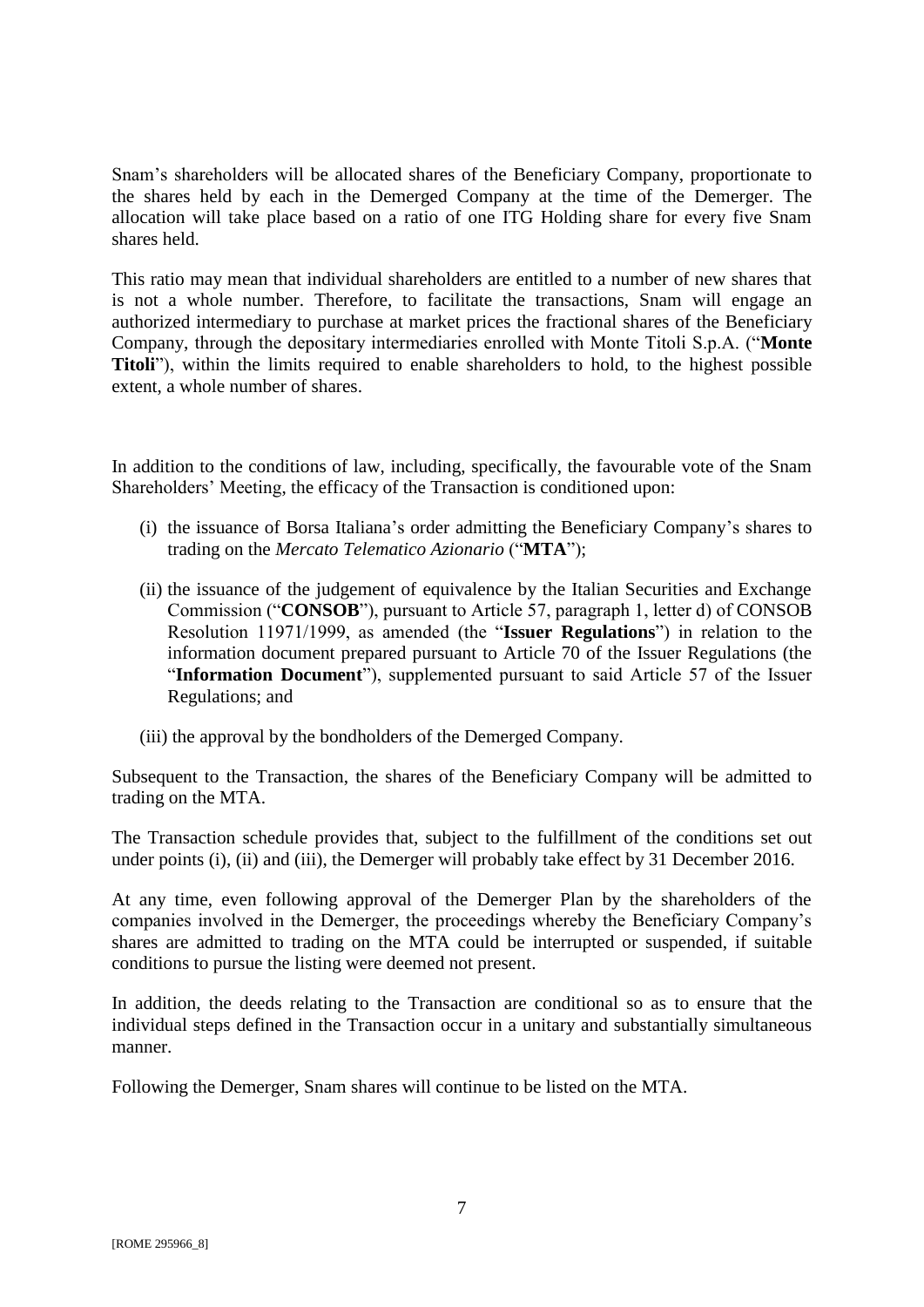## <span id="page-7-0"></span>**2. DESCRIPTION OF AND REASONS FOR THE DEMERGER**

## <span id="page-7-1"></span>**2.1 Description of the Companies Participating in the Demerger**

#### <span id="page-7-2"></span>*2.1.1 Beneficiary Company*

ITG Holding S.p.A., incorporated on 1 June 2016, with registered office at Piazza Santa Barbara 7, San Donato Milanese (MI), tax code and registration number in the Milan Business Registry: 09540420966. The shareholders' meetings convened to approve this Demerger Plan will be empowered to deliberate on the change of the corporate name and the registered office.

At the date of this Report, the fully subscribed and paid-up share capital of ITG Holding was  $\epsilon$ 50,000, comprising 50,000 ordinary shares with no par value.

Subject to the issuance of the necessary authorisations, the shares of ITG Holding will be admitted to trading on the MTA.

## <span id="page-7-3"></span>*2.1.2 Demerged Company*

Snam S.p.A., with its registered office at Piazza Santa Barbara 7, San Donato Milanese (MI), tax code and Milan Companies Register No: 13271390158.

At the date of this Report, the fully subscribed and paid-up share capital of Snam was  $\text{\textsterling}3,696,851,994.00$ , comprising 3,500,638,294 ordinary shares with no par value.

Shares of Snam are admitted to trading on the MTA.

## <span id="page-7-4"></span>**2.2 Reasons for and purpose of the Demerger**

#### <span id="page-7-5"></span>*2.2.1 Financial reasons and benefits of the Demerger*

This is primarily a business Transaction aimed at separating the Snam Group's Italian gas distribution activities (carried out by Italgas Group) from its gas transportation and dispatching, regasification and storage activities in Italy and abroad. Within this context, the structure of the Transaction in its three stages mentioned above (i.e. Transfer, Sale and Demerger, which will be completed simultaneously) will ensure fulfilment of the twin aims of (i) providing Snam with a post-Demerger stake of 13.50% in the Beneficiary Company (derived almost completely from the Transfer), and (ii) enhancing part of its stake in Italgas by giving, at the same time, the Beneficiary Company a sufficient level of financial debt in view of its business, risk and cash flow generation profiles (via the Sale).

The reason for the Transaction is the belief that the gas distribution activities (which are the subject of the Demerger) present very specific characteristics that are different from the rest of the Snam Group's activities in terms of operational organization, competitive context, regulation and investment requirements.

Distribution is primarily a local business awarded on a fixed-term concession basis by local and regional authorities and carried out using mainly metropolitan low-pressure pipeline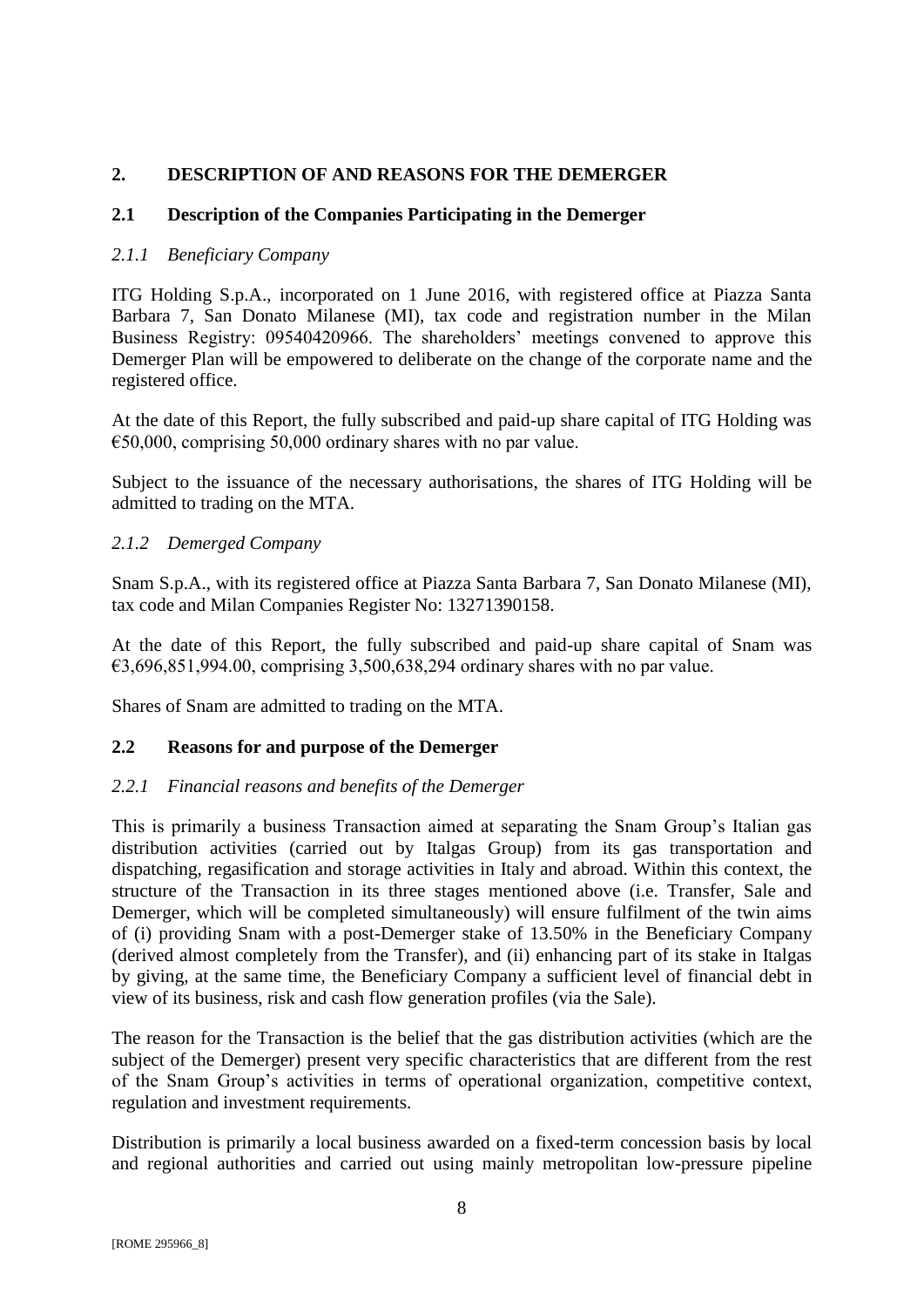networks that transport the gas to the redelivery points of end customers. The distribution business is also more labour intensive than the Snam Group's other businesses, requires frequent interaction with local authorities and is based on continual small-scale investment.

Despite being based on the same principles of reference as the Snam Group's other regulated activities, the regulatory framework for distribution presents a series of its own peculiarities in terms of the way in which operating costs are recognised on a parametric basis because of the hugely fragmented nature of the market, in which there are many competitors.

From an operational perspective, Italgas is preparing for a journey that will be characterized over the next few years by local tender processes for concessions, which are expected to result in a more concentrated market with an opportunity for economies of scale and operating synergies.

Two distinct groups will emerge from the Demerger, each focused on its own business and with clearly identified, market-visible objectives. Both groups should have the autonomy required to best capitalise on strategic growth opportunities and a well-defined operational profile that will allow them to fulfill their potential.

## <span id="page-8-0"></span>*2.2.2 Outlook and plans of the Demerged Company*

The Transaction means that the Post-Demerger Snam Group will be able to concentrate on its transportation, storage and regasification activities in Italy and abroad in a bid to maximize the value of its existing asset portfolio and capitalise on new development opportunities.

As an additional opportunity, the Post-Demerger Snam Group intends to retain a stake of 13.50% in Italgas so it can benefit from the future growth and value creation of this company.

#### <span id="page-8-1"></span>*2.2.3 Outlook and plans of the Beneficiary Company*

The Beneficiary Company's role will be to manage the equity investment in Italgas.

Over the coming years, Italgas will be involved in gas distribution service tenders at local level, as defined by industry regulations (Ministerial Decree 226/2011). In order to cope effectively with this commitment, the company expects to have upgraded its technical structures and the related process by the end of 2016.

In particular, the company is in the process of finishing its revision and computerisation of most its technical and production processes, from designing and implementing projects to managing works, maintaining and running distribution facilities and overseeing map updates, including by way of new workforce management tools enabling, among other things, the onsite production of summaries of the activities carried out by corporate management systems.

In compliance with the resolutions of the Electricity, Gas and Water Authority (the "**AEEGSI**") (Resolution ARG/gas 155/08 as amended), work will continue on the replacement of all meters (even domestic ones) with smart meters.

Italgas will also be able to: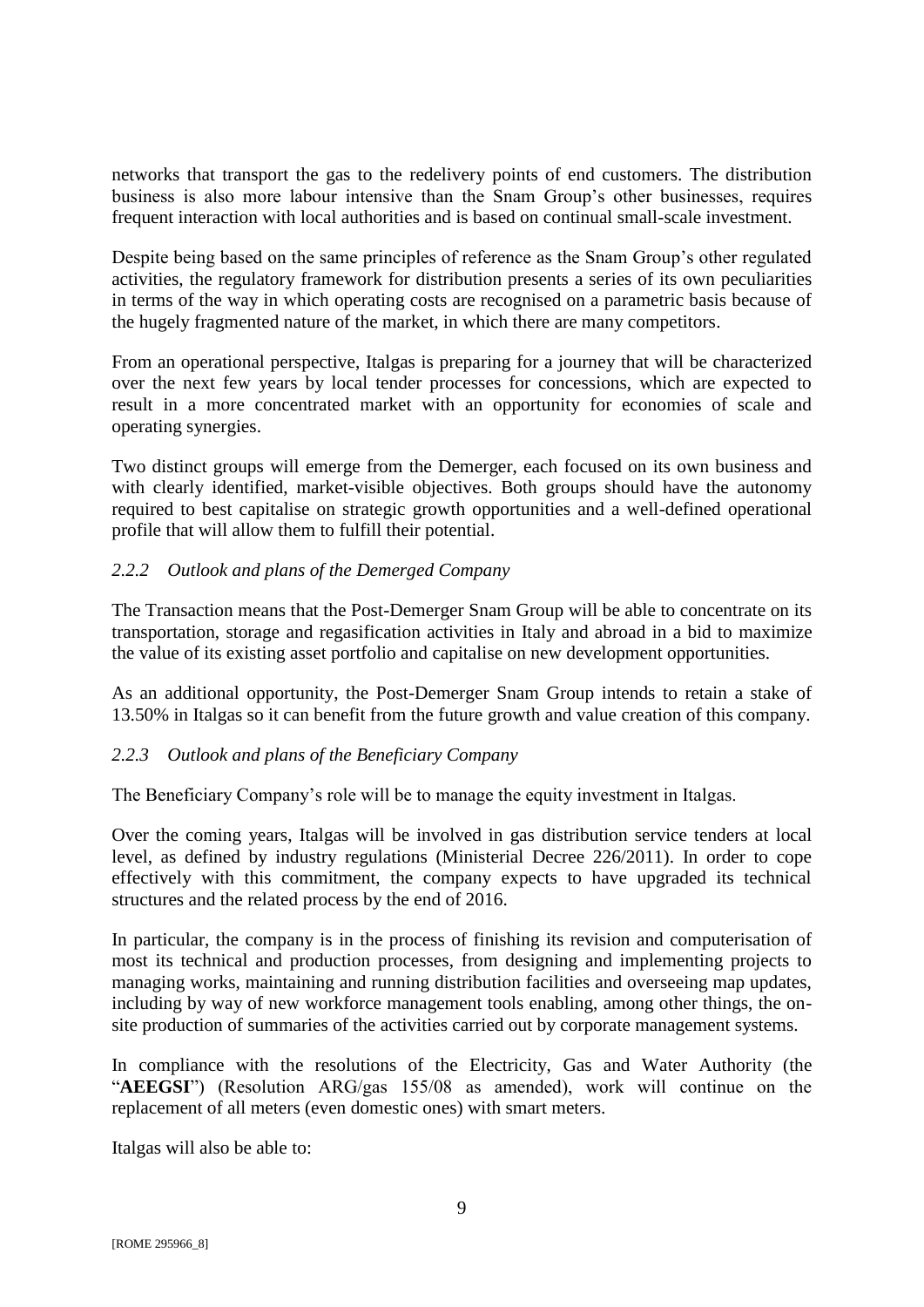- benefit from opportunities for growth arising from changes in the market through more effective use of financial debt, including by way of an investment grade credit rating, just like the other Italian operators;
- increase its market share and react more effectively if the tender timetable is brought forward;
- enjoy more flexibility with regard to investments, since the restrictions that come with being part of the Snam Group, i.e. competing against other investment opportunities and being bound by Snam's debt, will no longer apply;
- obtain direct access to the capital markets, enabling it to finance future growth.

## <span id="page-9-0"></span>**2.3 Main legal aspects of the Demerger**

#### <span id="page-9-1"></span>*2.3.1 The Demerger*

The Demerger consists of a partial and proportional demerger of Snam to ITG Holding, the share capital of which is entirely held by Snam as at the date of this Report. The allocations to the Beneficiary Company cover the 52.90% equity investment of the Demerged Company in Italgas (for a description of the assets and liabilities to be transferred to the Beneficiary Company as a result of the Demerger, see the paragraph below "Assets and liabilities allocated to the Beneficiary Company").

As a result of the Demerger, Snam's shareholders will be allocated shares in the Beneficiary Company in proportion to the number of shares held by each shareholder in the Demerged Company at the time of the Demerger. The allocation will take place based on a ratio of one ordinary share of the Beneficiary Company for every five Snam shares held.

Since this is a partial and proportional demerger of a company whose share capital is, at the date of this Report, and will remain up to the effective date of the Demerger (the "**Demerger Effective Date**"), wholly owned by the Demerged Company, the Demerger in no way entails a change in the value of the equity investments held by the shareholders of the Demerged Company, and therefore – partly based on the opinion expressed by the Milan Council of Notaries in Regulation No 23 of 18 March 2004, prepared by its own Companies Committee – the conditions remain in place for the exemption, set out in Article 2506-*ter*, paragraph 3 of the Civil Code, from the need to write the expert report mentioned in Article 2501-*sexies* of the Civil Code.

Pursuant to and for the purposes of the combined provisions of Articles 2506-*ter* and 2501 *quater* of the Civil Code, the Beneficiary Company's statement of financial position at the date of its incorporation (1 June 2016) was drawn up, and was approved by the Board of Directors of ITG Holding.

Availing itself of the option available under said Article 2501-*quater* of the Civil Code, the Demerged Company has used the 2015 Financial Statements.

The 2015 Financial Statements were made available to the shareholders and the public on 5 April 2016, in accordance with the methods described by law.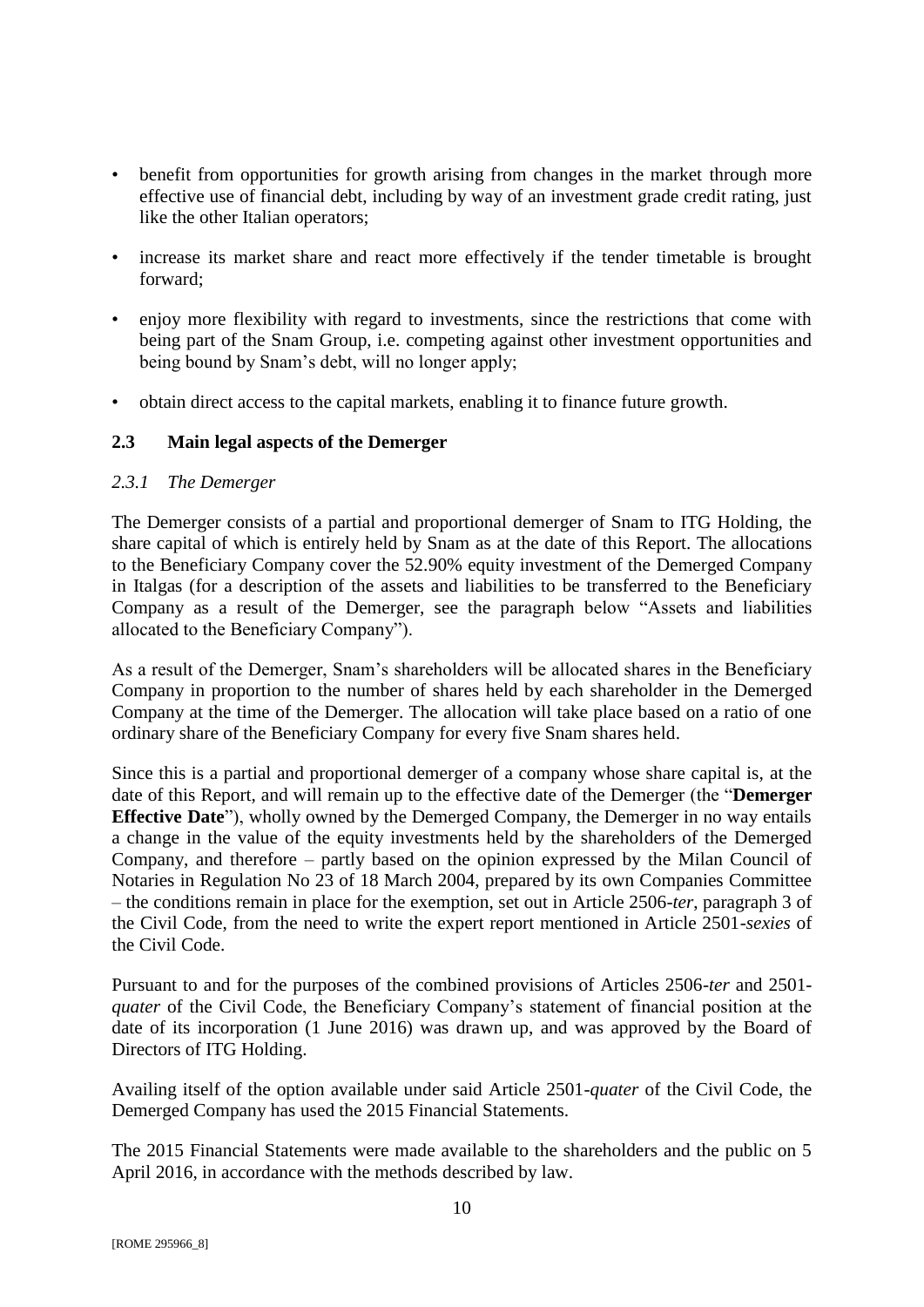The Demerger will take legal effect on the later of: the date when the Demerger deed is recorded in the relevant Companies Register pursuant to Article 2506-*quater* of the Civil Code or on the date indicated in the Demerger deed. The Demerger Effective Date shall coincide with the start date of negotiations about the shares of ITG Holding on the MTA. The Demerger is likely to take effect before 31 December 2016.

Equally, the shares of the Beneficiary Company awarded to the Demerged Company's shareholders will qualify for a share of the Beneficiary Company's profits as of the abovementioned Demerger Effective Date.

<span id="page-10-0"></span>*2.3.2 Admission to trading of shares of the Beneficiary Company and conditions of the Demerger*

In addition to the conditions of law, including, in particular, the favourable vote of Snam's Shareholders' Meeting, the effectiveness of the Transaction is subject to:

- (i) the issuance of Borsa Italiana's order admitting the Beneficiary Company's shares to trading on the MTA;
- (ii) the issuance of the judgement of equivalence by CONSOB pursuant to Article 57, paragraph 1, letter d) of the Issuer Regulations in relation to the Information Document, supplemented pursuant to said Article; and

(iii)the approval by the bondholders of the Demerged Company.

Subsequent to the Transaction, the shares of the Beneficiary Company will be traded on the MTA.

The schedule of the Transaction provides that, subject to the fulfilment of the conditions set out under points (i), (ii) and (iii), the Demerger will probably take effect by 31 December 2016.

At any time, even following approval of the Demerger Plan by the shareholders of the companies involved in the Demerger, the proceedings whereby the Beneficiary Company's shares are admitted to trading on the MTA could be interrupted or suspended, if suitable conditions to pursue the listing were deemed not present.

The initial trading date for shares in the Beneficiary Company will be fixed by Borsa Italiana with suitable notice and will coincide with the Demerger Effective Date, which will fall on a trading day.

At the date of this Report, the Beneficiary Company does not plan to request the admission to trading of its shares on other markets.

#### <span id="page-10-1"></span>*2.3.3 Amendments to the bylaws of the Demerged Company*

The bylaws of the Demerged Company will not be amended, except for amendments that will be made to Article 5 in order to reflect the reduction in the share capital of the Demerged Company on completion of the Demerger.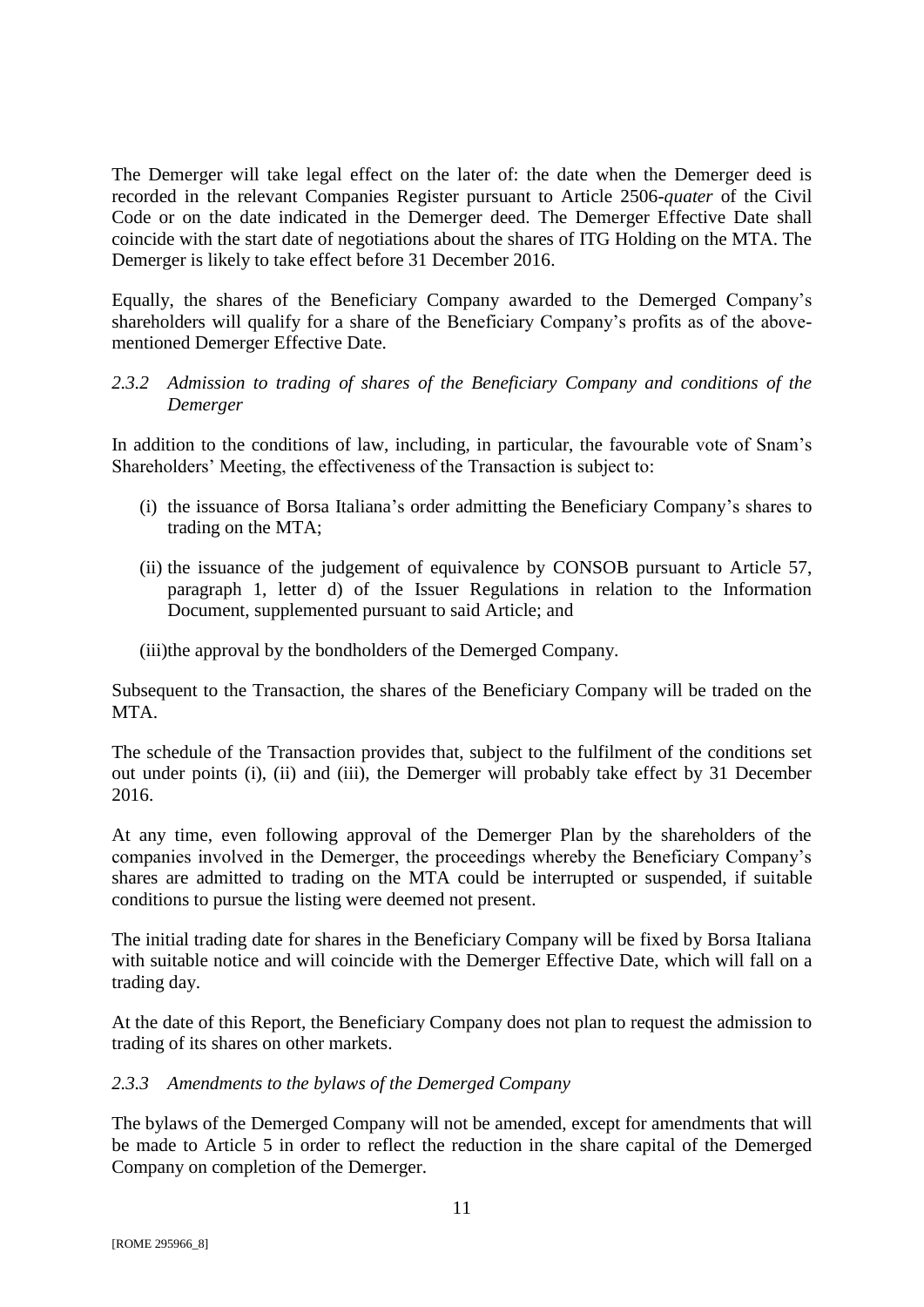#### Article 5 - Share capital

The current text of Article 5, paragraph 1 reads as follows: "*The share capital is €3,696,851,994.00 (three billion six hundred and ninety-six million eight hundred and fiftyone thousand nine hundred and ninety-four), divided into 3,500,638,294 (three billion five hundred million six hundred and thirty-eight thousand two hundred and ninety-four) shares with no par value*".

As a result of the Demerger, the share capital of the Demerged Company will be reduced by €961,181,518.44, to €2,735,670,475.56.

Following the Demerger, Article 5.1 of the bylaws of the Demerged Company will read as follows: "*The share capital is €*2,735,670,475.56 *(two billion seven hundred and thirty-five million six hundred and seventy thousand four hundred and seventy-five point five six), divided into 3,500,638,294 (three billion five hundred million six hundred and thirty-eight thousand two hundred and ninety-four) shares with no par value*".

The bylaws of Post-Demerger Snam are attached to the Demerger Plan as Annex A.

## <span id="page-11-0"></span>*2.3.4 Amendments to the bylaws of the Beneficiary Company*

The shareholders' meetings convened to approve this Demerger Plan will be empowered to deliberate on the change of the corporate name and the registered office.

Subsequent to the Transaction, the shares of the Beneficiary Company will be admitted to trading on the MTA. Therefore, the Beneficiary Company's Shareholders' Meeting called to approve the Demerger will also be asked to resolve upon adopting, effective from the date of filing the request for admission to trading with Borsa Italiana, bylaws that comply with the provisions for listed companies in Legislative Decree No 58 of 24 February 1998, as amended (the "**Consolidated Finance Act**" or "**TUF**") and the relevant implementing regulations.

These bylaws, which are attached to the Demerger Plan as Annex B, will be broadly in line with those governing Post-Demerger Snam, except for what is described below, and, notwithstanding that the Beneficiary Company's shares will give their holders the same rights as those granted by shares in the Demerged Company.

Article 2 of the bylaws of ITG Holding will be amended slightly compared to Article 2 of Snam's bylaws in order to promptly bring the corporate purpose of the Beneficiary Company into line with the business it will perform after the Demerger. Therefore, the Beneficiary Company's corporate purpose will be to exercise, directly and/or indirectly, in Italy and abroad, including through direct or indirect equity investments in companies, entities or enterprises, in regulated gas sector activities, and in particular the distribution and metering of all kinds of gas in all its applications. The Beneficiary Company will also be able to perform any other economic activity fundamentally or tangentially linked to one or more of the above-mentioned activities (and therefore, by way of example and to the extent permitted by the rules for the sector in force from time to time, any activity included in the gas and hydrocarbons industry in general), as well as any activity that can be performed using the same infrastructure as said aforementioned activities.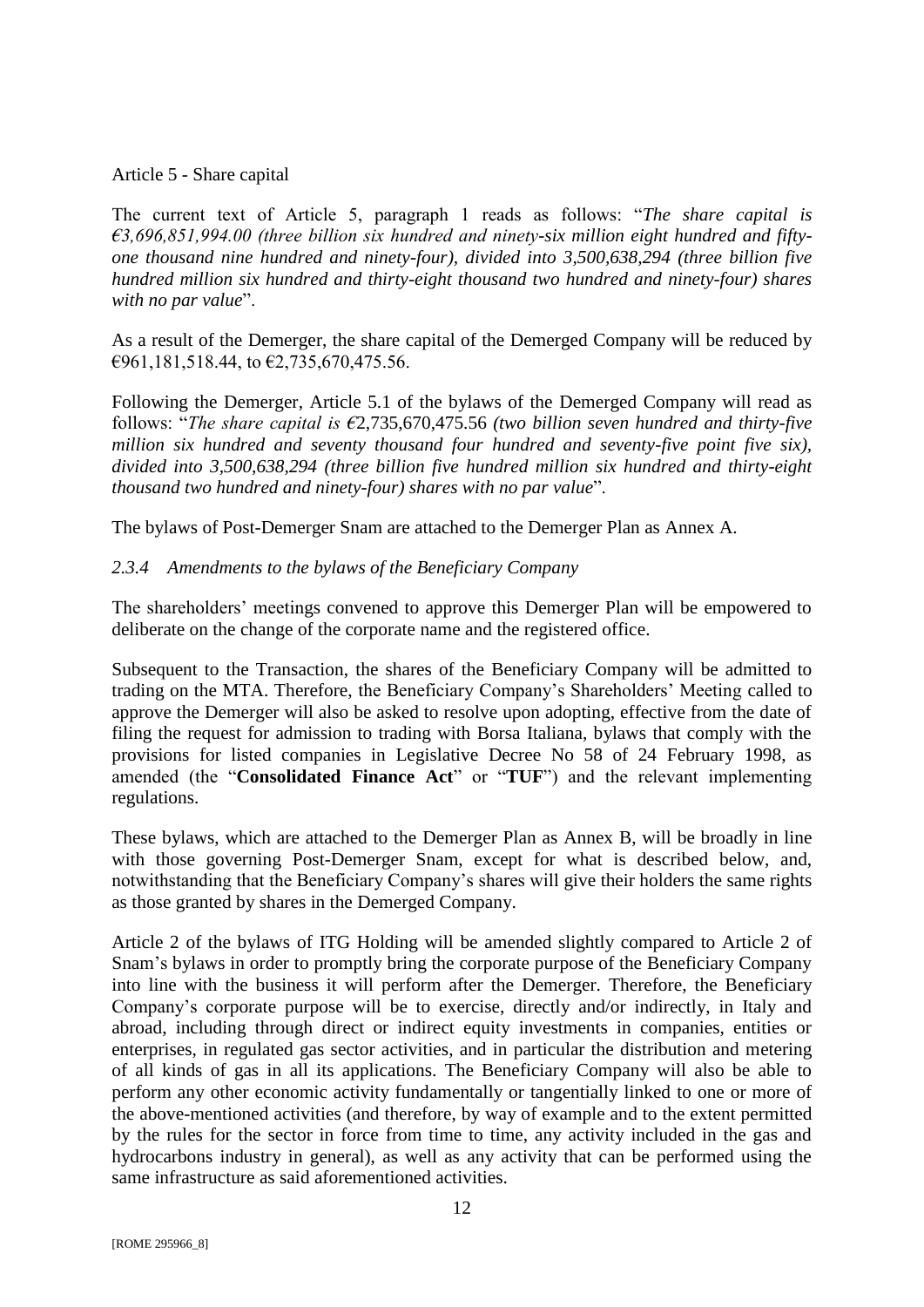In addition, in line with the change to the corporate purpose, authorisation by the shareholders will no longer be required to approve decisions concerning the sale, transfer, leasing, usufruct or any other act of disposal, including by way of a joint venture, or restrictions on the disposal of the company or strategic business units involved in activities relating to the transportation and dispatching of gas.

Article 12.3 of Snam's bylaws, which requires a qualified majority to approve the resolutions of the Extraordinary Shareholders' Meeting, will also be eliminated.

In addition, Article 5 of the bylaws of ITG Holding will be amended to reflect the share capital increase (i) totalling  $£40,000,000.00$  as a result of the Transfer, and (ii) totalling  $€961,181,518.44$  as a result of the Beneficiary Company being allocated the Demerged Assets and Liabilities. The share capital of the Beneficiary Company will therefore total €1,001,231,518.44, comprising 809,135,502 shares with no par value, of which 699,902,209 will be awarded to Snam shareholders as a result of the Demerger (an additional 225,450 shares will be awarded to Snam in exchange for the treasury shared held by Snam).

As such, following the Demerger, the new Article 5 of the bylaws of the Beneficiary Company will read as follows: "*The share capital is €*1,001,231,518.44 *(one billion one million two hundred and thirty-one thousand five hundred and eighteen point forty-four), divided into* 809,135,502 *(eight hundred and nine million one hundred and thirty-five thousand five hundred and two) shares with no par value*".

Lastly, Article 13 of the bylaws of ITG Holding, relating to the appointment of the Board of Directors of the Beneficiary Company, will be amended to provide a mechanism whereby nine members are appointed based on lists. Seven directors are taken from the first list according to number of votes and two directors are taken from the minority lists using a proportional mechanism (quotient). This mechanism shall apply starting from the renewal of the Board of Directors of ITG Holding, *i.e*. after two years from the first appointment of the Board of Directors of the Beneficiary Company.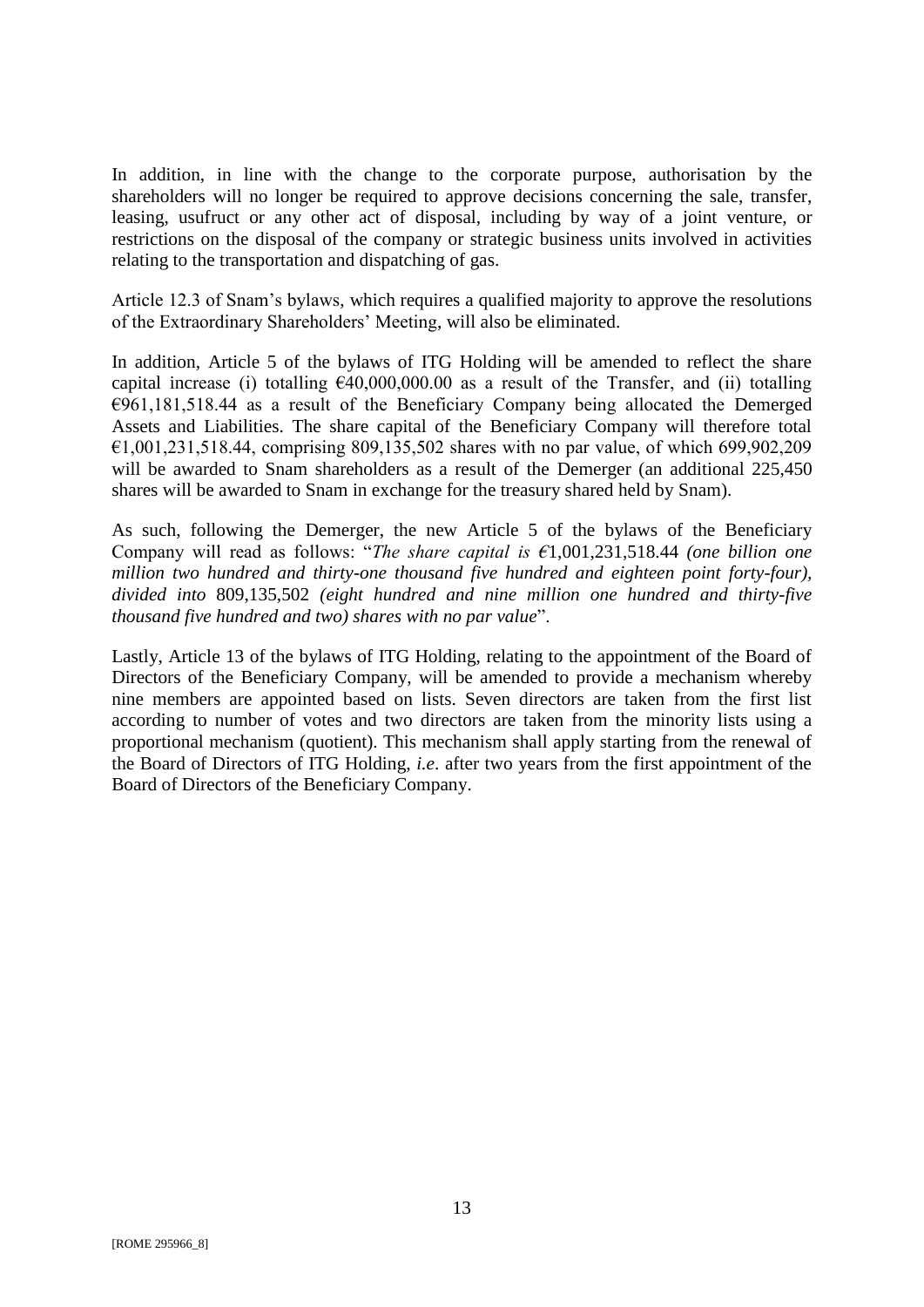## <span id="page-13-0"></span>**3. ASSETS AND LIABILITIES ALLOCATED TO THE BENEFICIARY COMPANY AND EFFECTS OF THE DEMERGER ON ASSETS AND LIABILITIES**

#### <span id="page-13-1"></span>**3.1 Assets and liabilities allocated to the Beneficiary Company**

As a result of the Demerger, the Demerged Company will assign to the Beneficiary Company an equity investment of 52.90% of the share capital of Italgas. In accordance with the principle of continuity of accounting values, the assignment will take place at a carrying value, which is  $\epsilon$ 1,569,211,964.76, corresponding to 52.90% of the total cost of €2,966,473,384.94.

| Company name   Registere | d office | <b>Share</b><br>capital in<br>euros | $%$ stake<br>held by<br><b>Snam</b> | <b>Shares held</b> | REA No                   | <b>Snam book value</b><br>in euros as at 31<br>December 2015 |
|--------------------------|----------|-------------------------------------|-------------------------------------|--------------------|--------------------------|--------------------------------------------------------------|
| Italgas S.p.A.           |          | Turin 252,263,314.00                | 100                                 |                    | 252,263,31 Turin No 1082 | 2,966,473,384.94                                             |

No other asset or liability item of the Demerged Company, other than those expressly mentioned, will be awarded. The value of the net asset awarded is therefore €1,569,211,964.76.

#### *Ostiense Property Complex*

In this regard, together with the Demerger, Snam's rights and obligations in relation to the property complex in Roma Ostiense (the "**Property Complex**"), will be transferred to the Beneficiary Company as a resultof specific contractual arrangements entered into during the sale by Eni S.p.A. ("**Eni**") of 100% of its share capital in Italgas to Snam, which occurred in 2009 (as summarised below).

On 12 February 2009, Snam (then Snam Rete Gas, now Snam) and Eni signed a sale and purchase agreement (the "**Sale and Purchase Agreement**") for the purchase by Snam of 100% of the share capital of Italgas, the proprietary company of*, inter alia*, the Property Complex, consisting of land and overlying buildings, located in Rome, Ostiense area.

On 30 June 2009, the parties signed a private deed to implement the Sale and Purchase Agreement.

The Sale and Purchase Agreement, as integrated by the following agreements entered into by the parties, provides, in particular, for a commitment by Eni to purchase, from Italgas, the Property Complex and Eni's right to receive, from Snam, by way of adjustment of the price of Italgas shares and together with the sale of the Property Complex, an amount equal to the difference between the appraised value of the Property Complex and its RAB value as at 31 December 2007, after the deduction of fiscal charges and the duly documented ancillary costs associated with the sale of the Property Complex to Eni. In relation to the environmental costs, the Italgas' shares price adjustment mechanism will include the difference between the appraised value of those costs and the cost accounted for in the provisions for the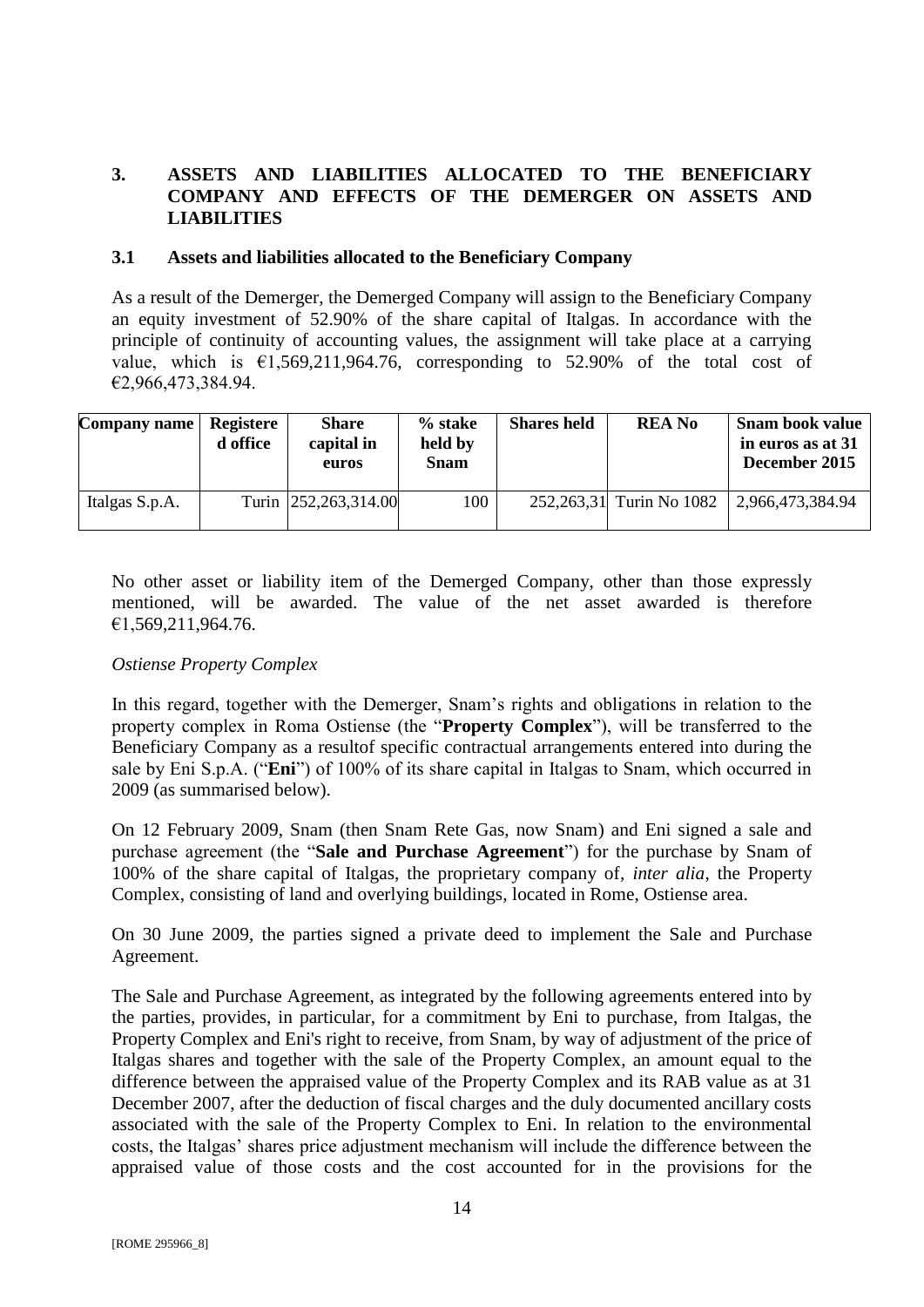environmental risks relating to the Property Complex in Italgas financial statements as at 31 December 2008.

In the event of failure to complete the sale and purchase of the Property Complex, and by virtue of the provisions in the Italgas Sale and Purchase Agreement, Snam has the right to be indemnified by Eni for environmental liabilities in excess of the amount recorded in the Italgas financial statements as at 31 December 2008 and for the related events that occurred prior to 30 June 2009 (the date of transfer of Italgas shares from Eni to Snam). It is also expected that Eni shall reimburse Snam for any environmental liabilities incurred and documented by Italgas after 31 December 2008, net of the corresponding tax effect.

In execution of the aforementioned agreements, on 24 October 2012 Snam and Eni signed a further agreement under which they agreed to make their respective subsidiaries, Italgas and Eniservizi S.p.A. ("**Eniservizi**"), sign a sale and purchase agreement relating to the Property Complex, preceded by a preliminary agreement.

On 8 April 2014, Eniservizi and Italgas signed the preliminary agreement for the sale of the Property Complex for  $\epsilon$ 21,972,391.00, which was established as a fixed, unchangeable amount, regardless of the actual extent of remediation that will be necessary on the site. Consistent with the applicable accounting principles, the fund relating to the reclamation costs for the Property Complex was not adequate.

With respect to the business activity carried out by Italgas and by its subsidiaries, in addition to what has already been reported, the following should be noted.

The natural gas distribution service is based on concessions currently awarded by the individual municipalities in which Italgas operates. The distribution service consists of carrying gas through local pipelines from transportation network connection points to points for redelivery to end-users (domestic or industrial customers). The service is carried out on behalf of companies authorised to market gas.

Based on information provided to the Electricity, Gas and Water Authority (the "**AEEGSI**"), in 2014, approximately 230 companies distributed natural gas in approximately 7,100 municipalities in Italy, to approximately 23 million customers.

Italgas, along with its subsidiaries Napoletanagas S.p.A. ("**Napoletanagas**") and ACAM Gas S.p.A. ("**ACAM Gas**"), manages a distribution network of approximately 57,000 km and has a gas distribution concession in 1,472 municipalities, of which 1,401 are operational, with 6.526 million active meters at Redelivery Points ("**RPs**") for end-users.

The Italgas Group is Italy's leading distributor of natural gas in urban areas in terms of number of RPs.

Italgas also has non-controlling interests in other natural gas distribution companies, for which it acts as the primary industrial shareholder. These companies, which are not consolidated by Italgas, are mentioned below.

The values shown below are taken from the respective financial statements, drafted in accordance with the provisions of the Civil Code (and Legislative Decree 127/1991 in the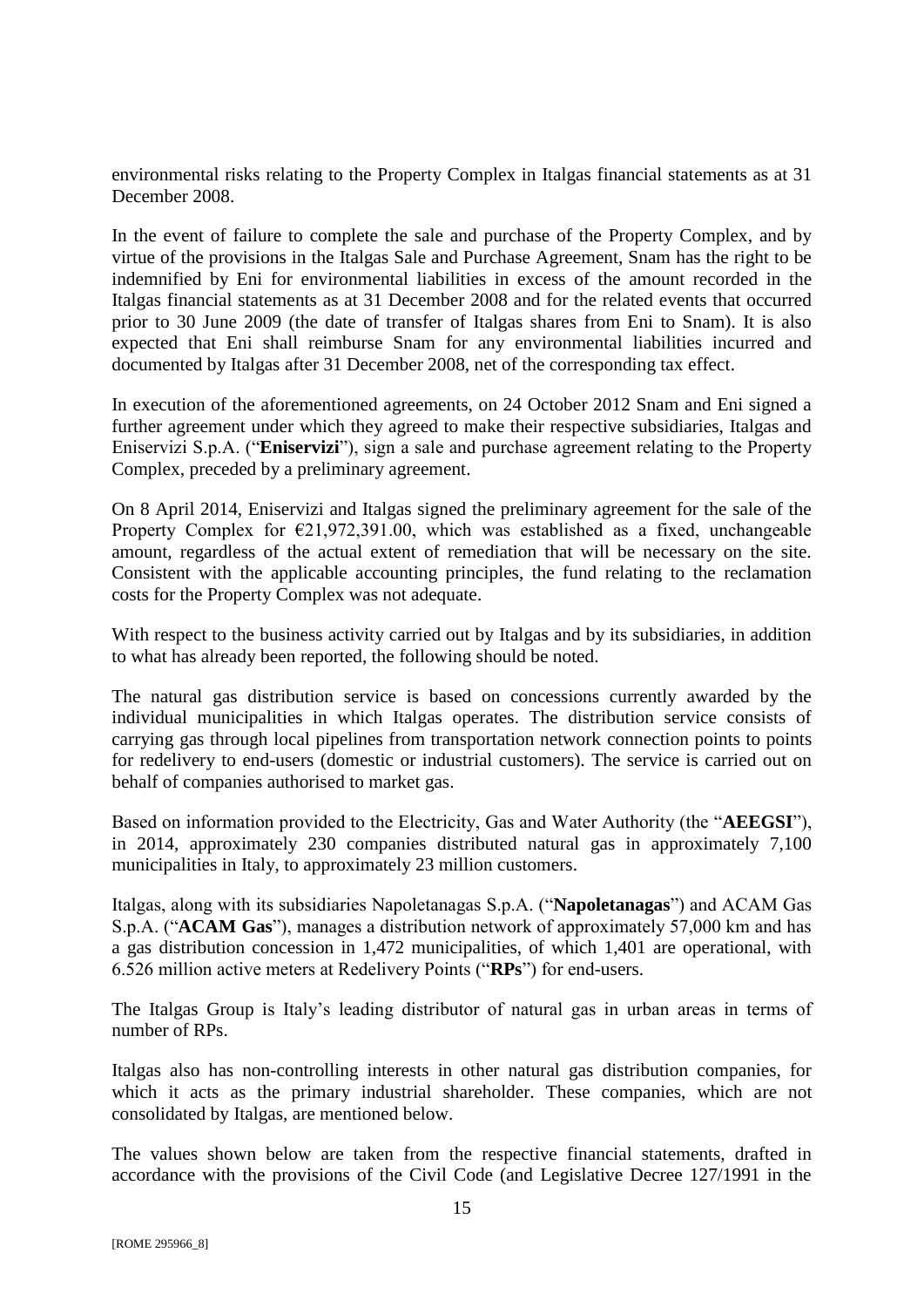case of consolidated financial statements) and the accounting principles drawn up by the National Board of Certified Public Accountants and Bookkeepers and by the Italian Accounting Organisation ("**OIC**").

## **Toscana Energia S.p.A. (48.08%)**

Toscana Energia S.p.A. ("**Toscana Energia**") is 51.25% owned by public bodies, including a 20.6% stake held by the municipality of Florence, and 0.67% owned by private shareholders.

Toscana Energia performs the distribution service in 104 municipalities across Tuscany, with around 790,000 active RPs and more than 1 billion cubic metres of gas carried in 2015.

At 31 December 2015, Toscana Energia's revenues of some €125 million generated EBIT of approximately  $\epsilon$ 61 million and a net profit of approximately  $\epsilon$ 40 million.

## **Umbria Distribuzione Gas S.p.A. (45%)**

The remaining 55% of Umbria Distribuzione Gas S.p.A. ("**Umbria Distribuzione**") is owned by ASM Terni S.p.A. (40%) and Acea S.p.A. (15%).

As the holder of an 11-year mandate which began in August 2007, Umbria Distribuzione manages the natural gas distribution service in the Terni municipality, making use of an integrated system of infrastructure owned by Terni Reti S.r.l., a wholly owned subsidiary of the Terni municipality.

The natural gas distribution network managed by Umbria Distribuzione extends for 397 kilometres, with around 50,000 active RPs and 54 million cubic metres of gas carried.

At 31 December 2015, Umbria Distribuzione's revenues of approximately  $66.5$ million generated EBIT of some  $\epsilon$ 550,000 and a net profit of approximately  $\epsilon$ 310,000.

#### **Metano S. Angelo Lodigiano S.p.A. (50%)**

The remaining 50% of Metano S. Angelo Lodigiano S.p.A. ("**Metano Lodigiano**") is owned by the municipality of S. Angelo Lodigiano.

Metano Lodigiano holds the gas distribution concessions in the municipalities of Sant'Angelo Lodigiano (LO), Villanova del Sillaro, Bargano (LO), Castiraga Vidardo (LO), Marudo (LO) and Villanterio (PV).

Metano Lodigiano serves around 9,700 RPs and carries 17 million cubic metres of gas in 2015.

At 31 December 2015, Metano Lodigiano's revenues of approximately  $E1.5$  million generated EBIT of some  $6540,000$  and a net profit of approximately  $6350,000$ .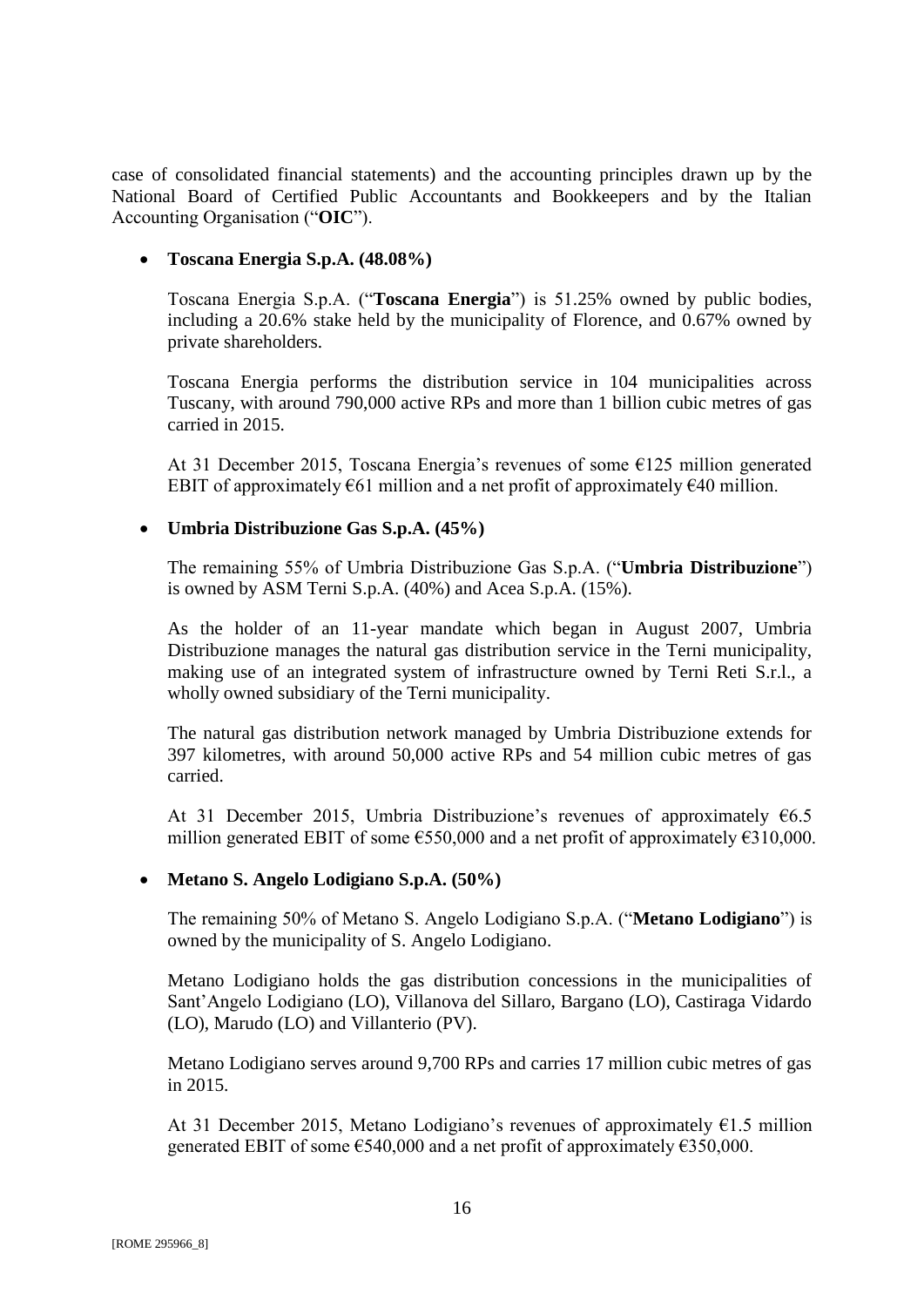On 21 June 2016, the Italgas Board of Directors called a Shareholders' Meeting to be held on 18 July 2016 to deliberate on the distribution of a dividend for the financial year 2015, equal to €274,563,390.96 million.

## <span id="page-16-0"></span>**3.2 Effects on the assets and liabilities of the Demerger**

## <span id="page-16-1"></span>*3.2.1 Effects of the Demerger on the assets and liabilities of the Demerged Company*

The Demerger will yield a proportional reduction of  $\epsilon$ 1.569,211,964.76 in the Demerged Company's net asset, by way of a reduction of  $\epsilon$ 961,181,518.44 in share capital and a reduction of  $\epsilon$ 608,030,446.32 in reserves. Specifically, the legal reserve will be reduced by €192,236,303.69 and the share premium reserve by €415,794,142.63.

Since Snam shares have no par value, the aforementioned share capital reduction will not result in any shares being cancelled.

## <span id="page-16-2"></span>*3.2.2 Effects of the Demerger on the assets and liabilities of the Beneficiary Company*

The Demerger will yield a corresponding increase of  $\epsilon$ 1.569.211.964.76 in the Beneficiary Company's net asset, attributed (i) to share capital in the amount of  $\epsilon$ 961,181,518.44, thereby increasing the share capital from  $\epsilon$ 40,050,000 to  $\epsilon$ 1,001,231,518.44 via the issuance of 700,127,659 new shares; and (ii) to reserves in the total amount of  $\epsilon$ 608,030,446.32. The legal reserve will increase by  $\epsilon$ 192,236,303.69 and the share premium reserve by €415,794,142.63.

A summary of the aforementioned effects on the assets and liabilities of the Demerged Company and the Beneficiary Company is shown below. In particular, the first column shows the Demerged Company's net asset items at 31 December 2015, while the second and third columns show, respectively, the post-Demerger breakdown of the net asset of the Beneficiary Company and the Demerged Company.

|                                   | <b>Snam pre-Demerger</b><br>$(31$ December 2015) | <b>ITG Holding post-</b><br>Demerger <sup>(*)</sup> | <b>Snam post-Demerger</b> |
|-----------------------------------|--------------------------------------------------|-----------------------------------------------------|---------------------------|
| Share capital                     | 3,696,851,994.00                                 | 961,181,518.44                                      | 2,735,670,475.56          |
| Legal reserve                     | 739,370,398.80                                   | 192,236,303.69                                      | 547,134,095.11            |
| Share premium<br>reserve          | 1,604,214,715.01                                 | 415,794,142.63                                      | 1,188,420,572.38          |
| Other reserves                    | (29, 979, 837.77)                                |                                                     | (29, 979, 837.77)         |
| Net profit at 31<br>December 2015 | 824,675,951.88                                   |                                                     | 824,675,951.88            |
| Total                             | 6,835,133,221.92                                 | 1,569,211,964.76                                    | 5,265,921,257.16          |

<sup>(\*)</sup> The items of net asset awarded to ITG Holding after the Demerger and allocated to the share capital and legal reserve have been calculated on a proportional basis, *i.e*. the ratio of the Demerged Assets and Liabilities to Snam's net asset at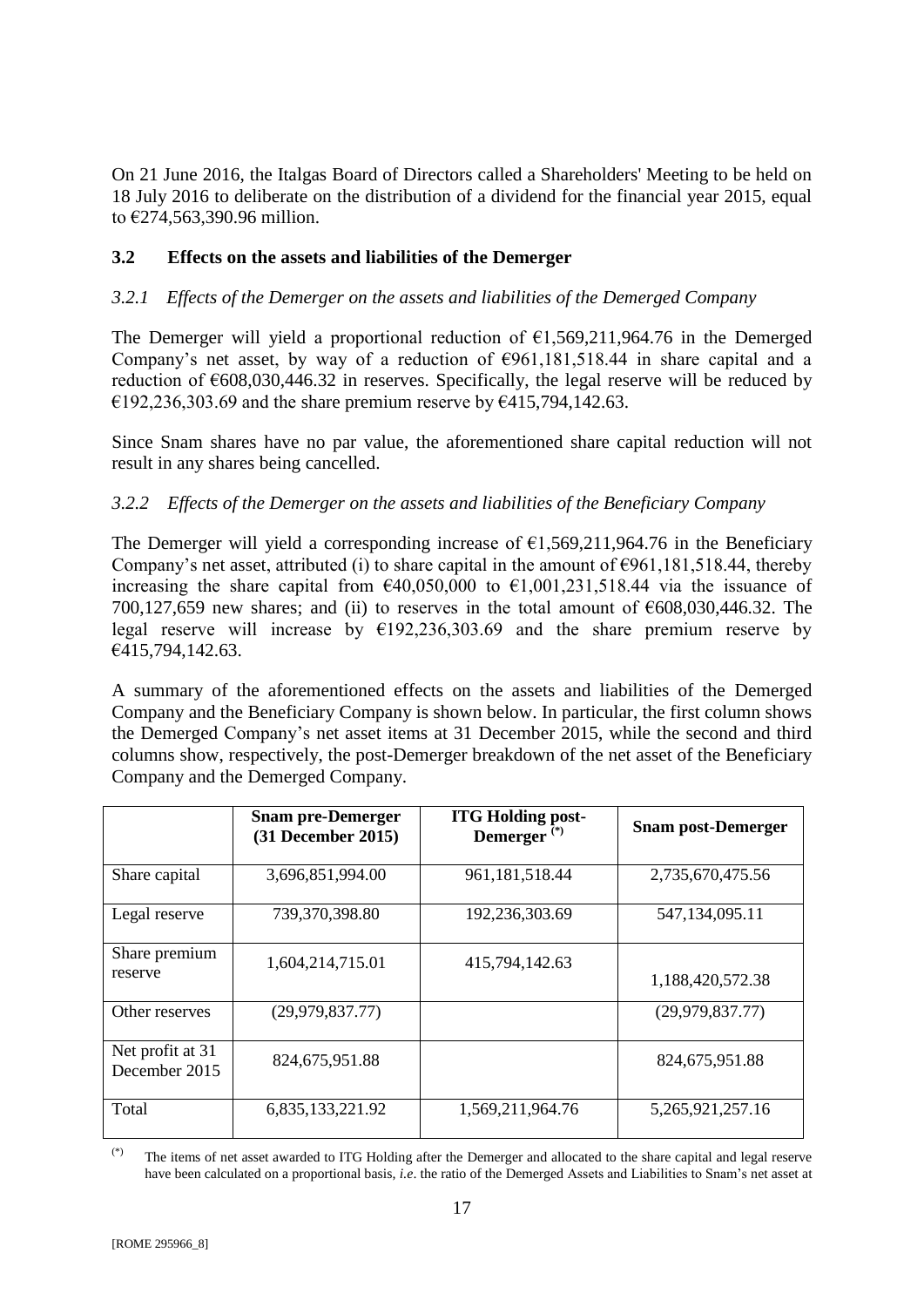31 December 2015, net of the effects of allocating 2015 income, as decided by the Shareholders' Meeting of 27 April 2016. The amount allocated to the share premium reserve was calculated on top of the total value of the Demerged Assets and Liabilities.

The following summarises the balance sheet effects on the net asset of the Demerged Company and the Beneficiary Company, as a result of the entire Transaction (Constitution, Transfer, Sale and Demerger), also including the effects resulting from the allocation of the net profit for 2015, approved by the Shareholders' Meeting of 27 April 2016.

 $(E \text{ million})$ 

| <b>Snam</b>           | 31 December<br>2015 (pre-<br><b>Transaction</b> ) | Distribution of<br>2015 dividend | Snam post-<br>dividend<br>distribution | <b>Sale</b>  | <b>Demerger</b> | Snam post-<br><b>Transaction</b> |
|-----------------------|---------------------------------------------------|----------------------------------|----------------------------------------|--------------|-----------------|----------------------------------|
| Share capital         | 3,697                                             |                                  | 3,697                                  |              | (961)           | 2,736                            |
| Legal reserve         | 739                                               |                                  | 739                                    |              | (192)           | 547                              |
| Share premium reserve | 1,603                                             | (50)                             | 1,553                                  |              | (416)           | 1,137                            |
| Other reserves        | (29)                                              |                                  | (29)                                   | 350<br>$(*)$ |                 | 321                              |
| Net profit            | 825                                               | (825)                            |                                        |              |                 |                                  |
| <b>Snam net asset</b> | 6,835                                             | (875)                            | 5,960                                  | 350          | (1,569)         | 4,741                            |

| <b>ITG Holding</b>           | <b>Establishment</b> | <b>Transfer</b> | <b>Sale</b>   | <b>Demerger</b> | <b>ITG Holding</b><br>post-<br><b>Transaction</b> |
|------------------------------|----------------------|-----------------|---------------|-----------------|---------------------------------------------------|
| Share capital                | €50,000              | 40              |               | 961             | 1,001                                             |
| Legal reserve                |                      |                 |               | 192             | 192                                               |
| Share premium reserve        |                      | 204             |               | 416             | 620                                               |
| Other reserves               |                      |                 | $(350)^{(*)}$ |                 | (350)                                             |
| <b>ITG Holding net asset</b> |                      | 244             | (350)         | 1,569           | 1,463                                             |

(\*) The reserve, a positive value for the Demerged Company and a negative value for the Beneficiary Company, is recognised against the Sale and is equal to the difference between the Sale price and the corresponding fraction of the cost of the holding.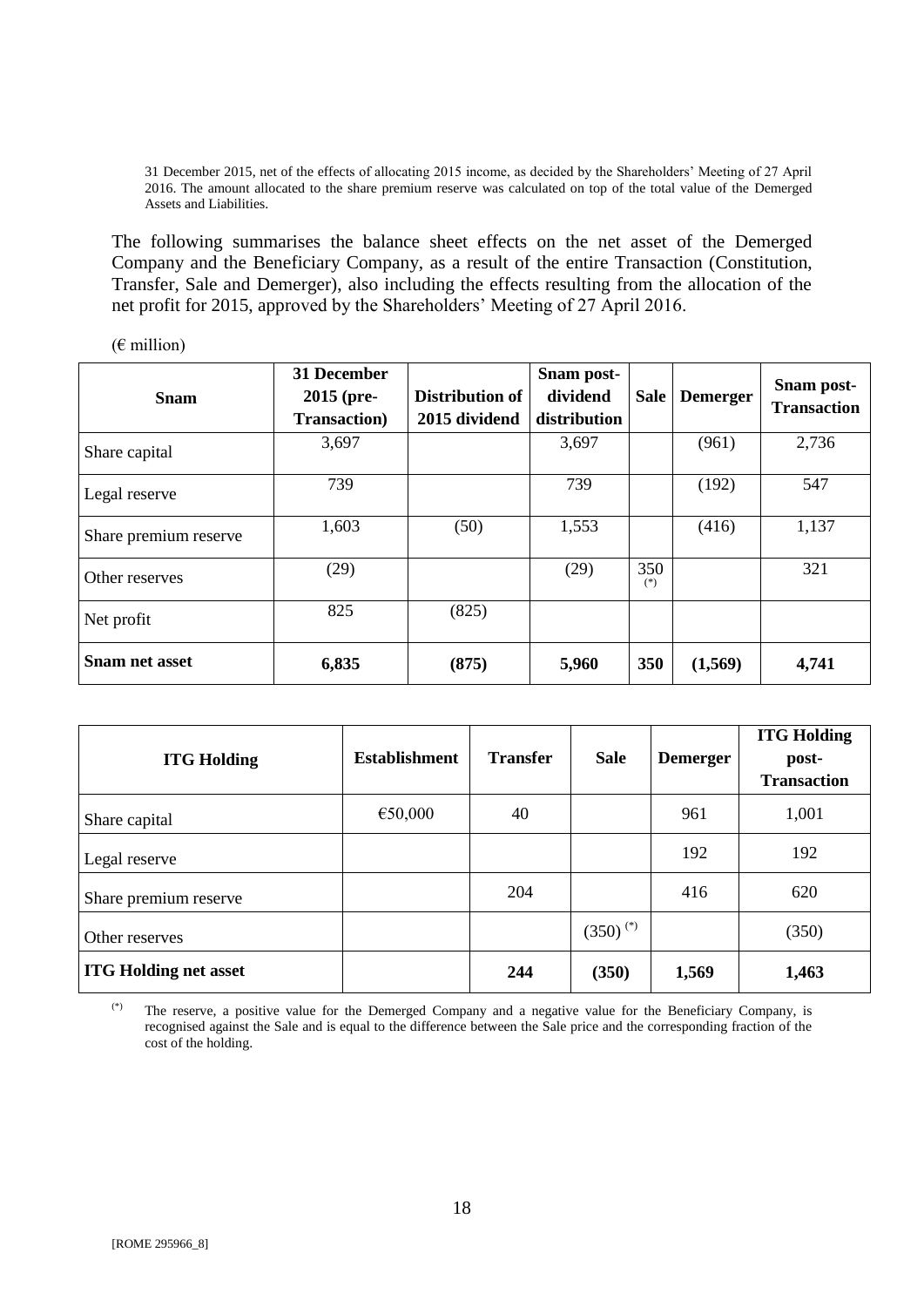## <span id="page-18-0"></span>**3.3 Actual values of the net asset allocated to the Beneficiary Company and the net asset remaining with the Demerged Company**

Pursuant to Article 2506-*ter*, paragraph 2 of the Civil Code, it is hereby stated that:

- a) the actual value of the net asset that will be allocated to the Beneficiary Company as a result of the Demerger is no less than the relative book value amounting to  $€1,569,211,964.76$ , corresponding to 52.90% of the overall cost of the equity investment held by Snam in Italgas at 31 December 2015, *i.e*. €2,966,473,384.94; and
- b) the actual value of the net asset that will remain with the Demerged Company as a result of the Demerger is no less than the relative book value (which was €5,265,921,257.16 at 31 December 2015).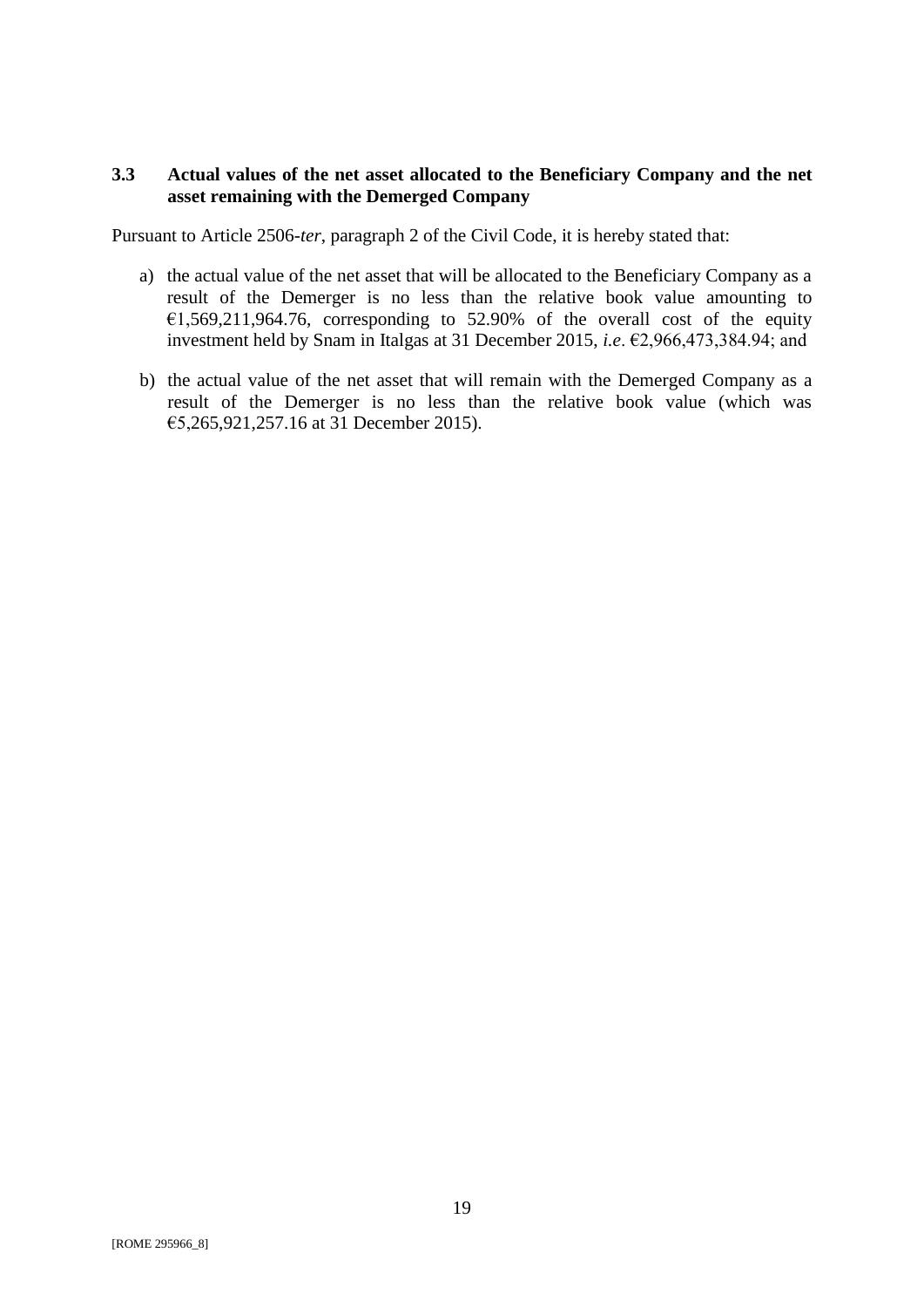## <span id="page-19-0"></span>**4. ALLOCATION RATIO FOR SHARES OF THE BENEFICIARY COMPANY AND ALLOCATION PROCEDURES**

As a result of the Demerger, Snam's shareholders will be allocated shares in the Beneficiary Company in proportion to the shares held by each shareholder in the Demerged Company at the time of the Demerger. The allocation will take place based on a ratio of one ITG Holding share for every five Snam shares held. After the allocation, Snam's shareholders will hold a total share of 86.50% of the share capital of the Beneficiary Company. No cash adjustment is therefore provided for.

This ratio may mean that individual shareholders are entitled to a number of new shares that is not a whole number. Therefore, to facilitate the transactions, Snam will engage an authorized intermediary to trade the fractional shares of the Beneficiary Company, through the depositary intermediaries enrolled with Monte Titoli, within the limits required to enable shareholders to hold, to the highest possible extent, a whole number of shares.

The shares of the Beneficiary Company will be awarded to entitled parties electronically using authorised intermediaries, starting from the Demerger Effective Date and according to the time frames and methods published with suitable notice.

Subject to the issue of the necessary authorisations at the time of allocation, the shares of the Beneficiary Company will be admitted to trading on the MTA. The initial date of trading of ITG Holding shares on the MTA will be established by Borsa Italiana with a specific order.

In exchange for the treasury shares held by Snam at the date of this Report (1,127,250), which will not be allocated, in addition to retaining the above shares, the Demerged Company will receive 225,450 shares of the Beneficiary Company.

In addition to such number of shares, the following should be taken into account (i) the Beneficiary Company shares held by Snam as at the date of this Report, resulting from the incorporation of the Beneficiary Company (50,000), and (ii) the ITG Holding shares that will be awarded to Snam following the Transfer of its 8.23% stake in Italgas to ITG Holding (108,957,843).

As a result of the above, Snam will hold 13.50% of the Beneficiary Company's share capital after the Transaction.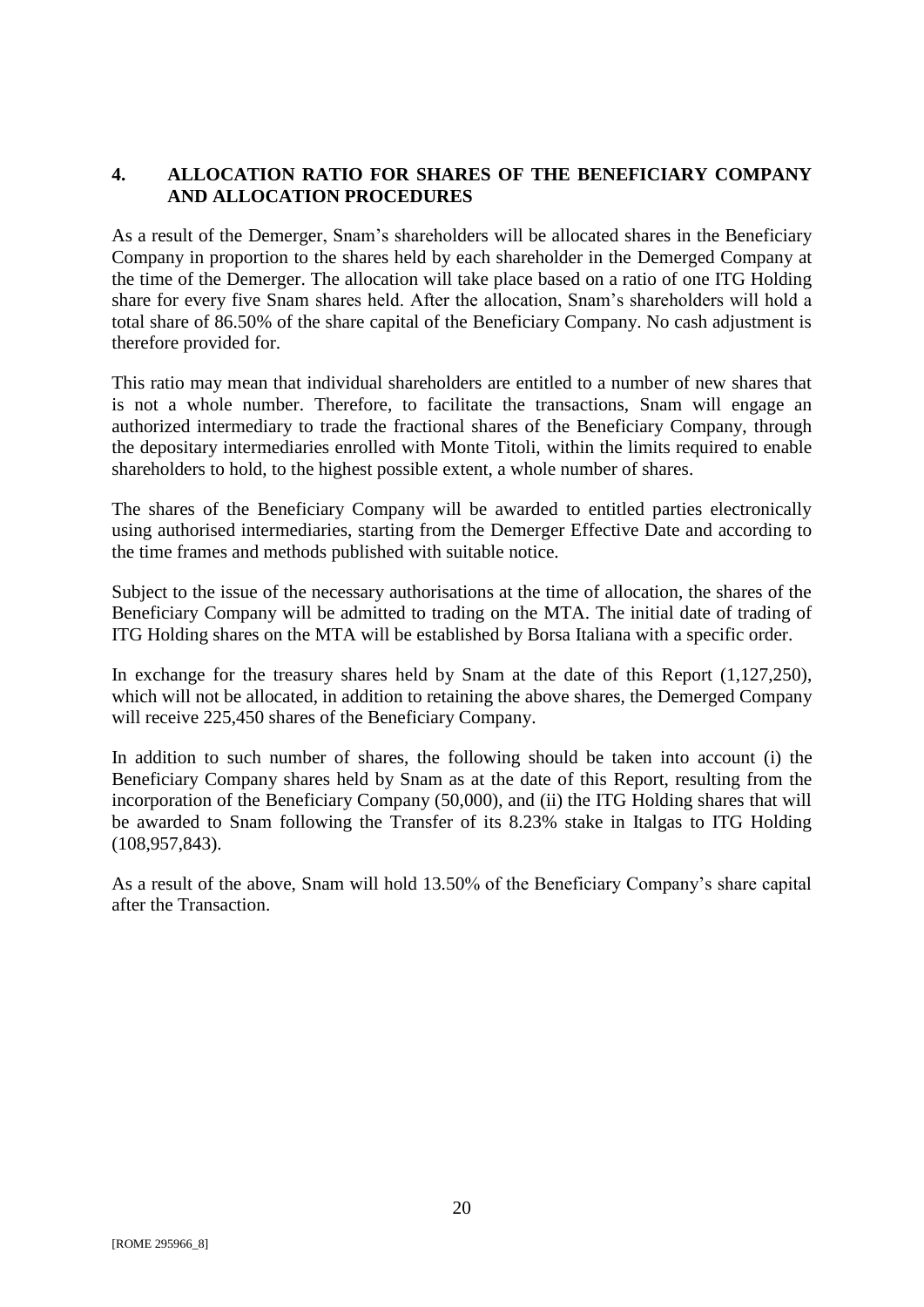## <span id="page-20-0"></span>**5. PROJECTIONS ON THE COMPOSITION OF THE OWNERSHIP STRUCTURE OF THE DEMERGED COMPANY AND OF THE BENEFICIARY COMPANY AFTER THE DEMERGER**

#### <span id="page-20-1"></span>**5.1 Ownership structure of Snam and the related effects of the Demerger**

At the date of this Report, there are no shareholders purporting to exercise control over Snam as defined in Article 2359 of the Civil Code and Article 93 of the TUF. The shareholder Cassa Depositi e Prestiti S.p.A. ("**CDP**") declared, with effect from the financial statements as at 31 December 2014, that it had de facto control over Snam within the meaning of international accounting standard IFRS 10 – Consolidated Financial Statements.

According to the shareholder register, communications received and other information available to Snam, as at the date of this Report, the following shareholders directly or indirectly hold 3% or more of the Demerged Company's share capital with voting rights:

| <b>Declarant</b>      | Direct shareholder                             | <b>Proportion of ordinary share</b><br>capital $(\% )$ |
|-----------------------|------------------------------------------------|--------------------------------------------------------|
|                       | CDP Reti S.p.A. $(1)$                          | 28.98                                                  |
| <b>CDP</b>            | CDP Gas s.r.l. $(2)$                           | 1.12                                                   |
| <b>MINOZZI ROMANO</b> | Finanziaria<br>Ceramica<br>Castellarano S.p.A. | 0.26                                                   |
|                       | Iris Ceramica Group S.p.A.                     | 1.412                                                  |
|                       | Minozzi Romano                                 | 1.361                                                  |

(1) Company in which CDP holds 59.1% and State Grid Europe Limited holds 35%, with the remaining 5.9% held by Italian institutional investors.

(2) Wholly owned subsidiary of CDP.

At the date of this Report, Snam holds 1,127,250 treasury shares, equal to 0.03% of the share capital, while Snam's subsidiaries do not hold, and are not authorised by their respective shareholders' meetings to acquire, Snam shares.

Snam has approximately eighty thousand shareholders at the date of this Report.

Since it is partial and proportional, the Demerger will not result in any change in Snam's ownership structure.

#### <span id="page-20-2"></span>**5.2 Ownership structure of ITG Holding and the related effects of the Demerger**

At the date of this Report, the Beneficiary Company's share capital is wholly owned by Snam.

As a result of the Demerger, all shareholders of the Demerged Company will receive Beneficiary Company shares in proportion to their stakes. The Demerged Company's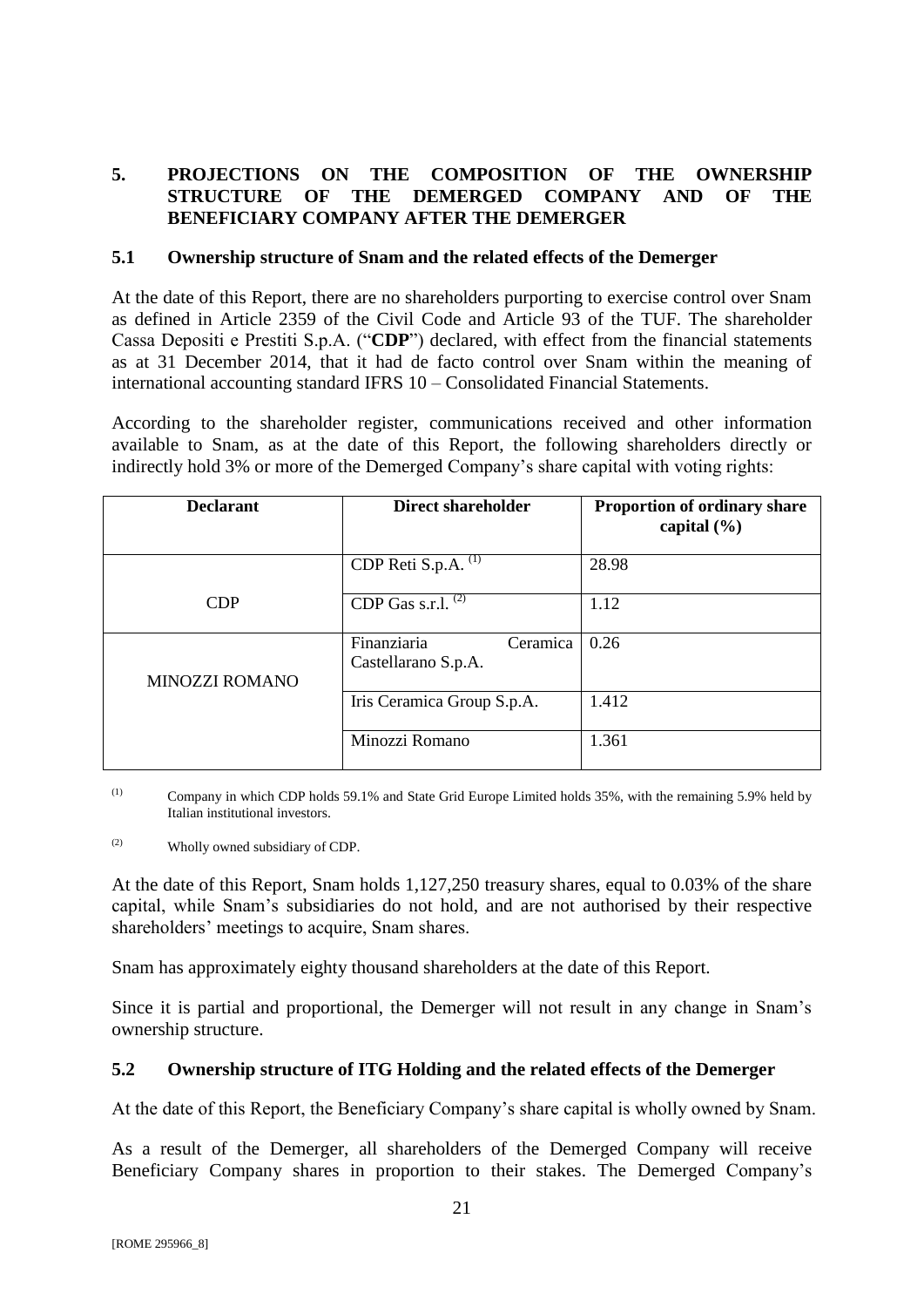shareholders will receive 86.50% of the Beneficiary Company's shares, while the Demerged Company itself will hold on to the remaining 13.50%.

This means that, assuming there are no changes to the ownership structure of the Demerged Company, the shareholders with 3% or more of the Beneficiary Company's share capital as at the Demerger Effective Date are as follows:

| <b>Declarant</b> | <b>Direct shareholder</b> | Proportion of ordinary share<br>capital $(\% )$ |
|------------------|---------------------------|-------------------------------------------------|
|                  | CDP Reti S.p.A.           | 25.08                                           |
| <b>CDP</b>       | CDP Gas s.r.l.            | 0.97                                            |
| <b>SNAM</b>      | <b>SNAM</b>               | 13.50                                           |

Of Snam's 13.50% stake in the Beneficiary Company, 13.47% comes from the Transfer of Snam's 8.23% stake in Italgas to the Beneficiary Company, and the remaining 0.03% comes from the awarding of Beneficiary Company shares in proportion to the treasury shares held prior to the Demerger Effective Date.

As stipulated in the Memorandum of Understanding dated 28 June 2016 between Snam, CDP Reti and CDP Gas S.r.l., the entire Transaction also provides that Snam, CDP Reti and CDP Gas enter into the Shareholders' Agreement relating to the equity investments which will be held in the Beneficiary Company, amounting to 13.50%, 25.08% and 0.97%, respectively. A purpose of the Shareholder's Agreement is to ensure a stable and transparent ownership structure of ITG Holding upon the outcome of the Transaction. The Shareholders' Agreement shall have a term of three years and shall be renewable. Specifically, the Memorandum of Understanding aims to regulate, by means of the Shareholders' Agreement, the main terms for implementing the Transaction, the rights deriving from the execution of the Shareholders' Agreement and the general provisions of *governance* which, following the implementation of the Transaction, shall apply to ITG Holding and Italgas.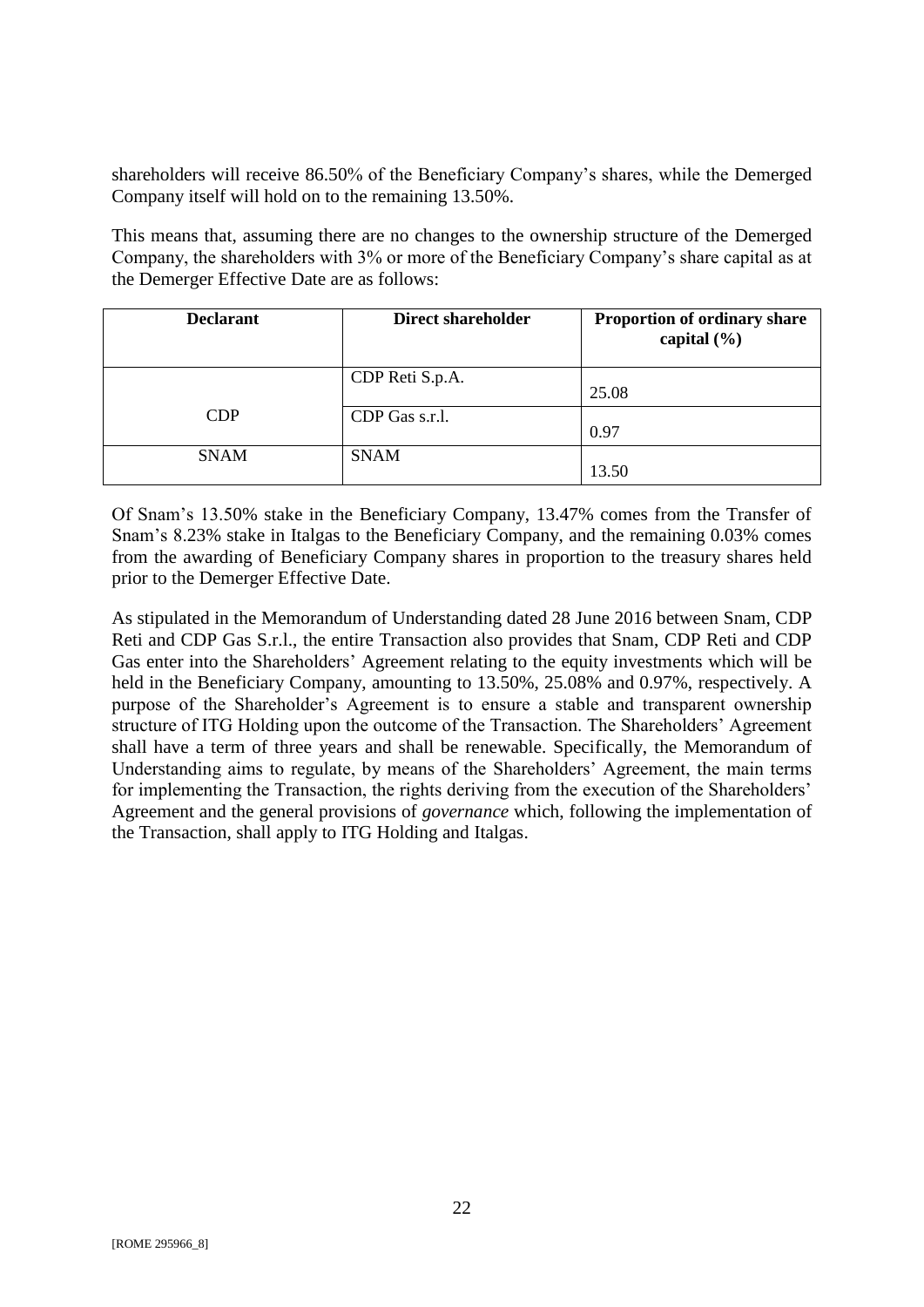## <span id="page-22-0"></span>**6. DESCRIPTION OF THE RIGHTS ASSOCIATED WITH THE SHARES TO BE ALLOCATED TO THE DEMERGED COMPANY'S SHAREHOLDERS**

Shares of the Beneficiary Company will be allocated to the Demerged Company's shareholders in the amount and according to the allocation criteria described in the above paragraph "Allocation ratio for shares of the Beneficiary Company and allocation procedures".

These shares will have exactly the same characteristics as the shares of the Demerged Company owned by each shareholder of this company.

Other than ordinary shares, no issues of shares of the Beneficiary Company are planned.

Shares of the Beneficiary Company that will be allocated to the Demerged Company's shareholders will incur dividend rights from the Demerger Effective Date.

The net profits, as they appear on the financial statements, are distributed as follows:

- 5% to legal reserves, until these reach one fifth of the share capital;
- the remainder, at the discretion of the Shareholders' Meeting, either in full or in part, to shareholders or to create or bolster reserves.

Dividends not collected within five years of the date on which they became payable revert to the Beneficiary Company. Interim dividends may be distributed in accordance with the law.

Should the Beneficiary Company be wound up at any time, for whatever reason, the Shareholders' Meeting will be responsible for establishing how the company will be liquidated.

No shares have been issued entitling the holders to special rights, and there are no share ownership schemes in place for managers and employees.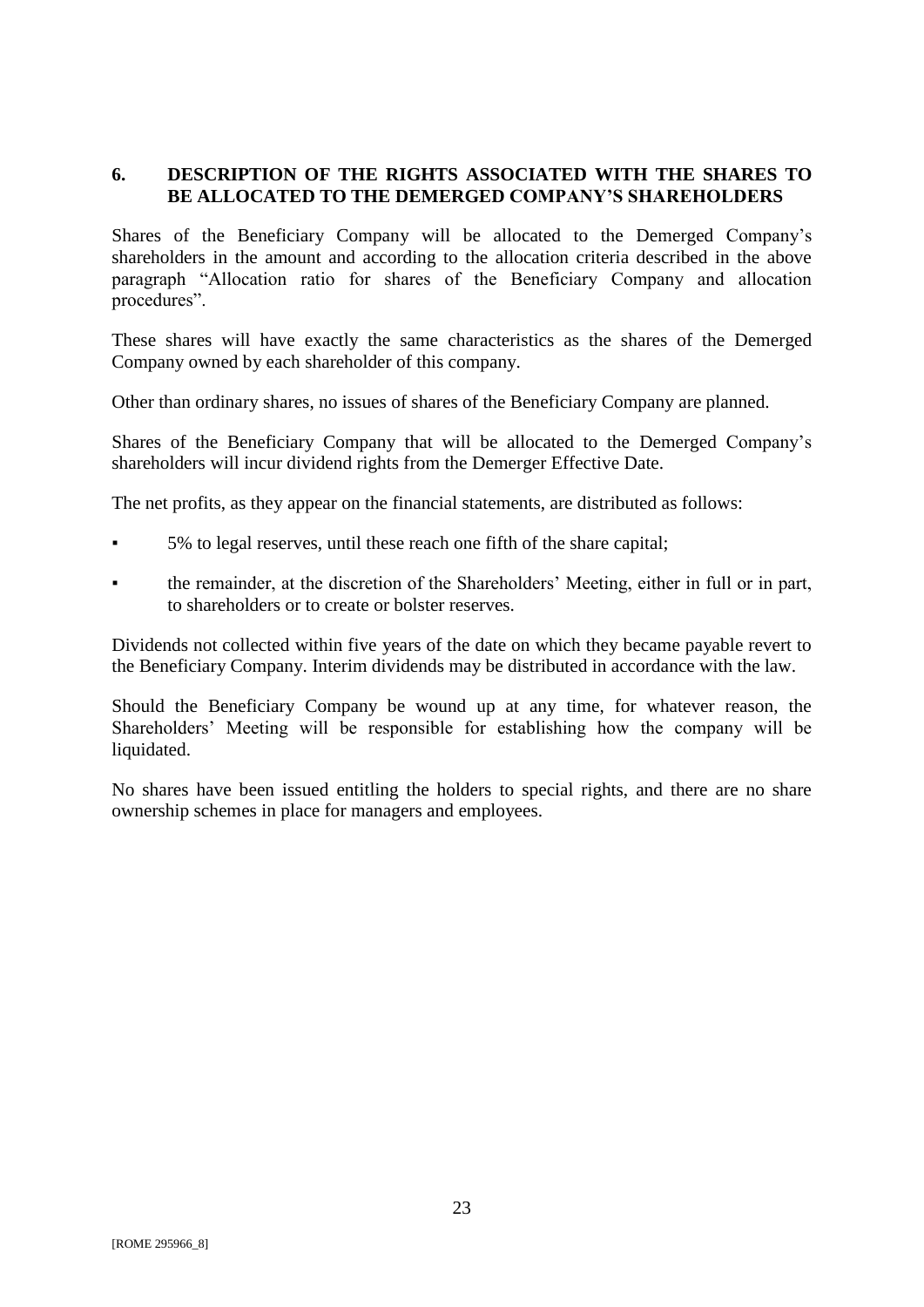## <span id="page-23-0"></span>**7. DEMERGER EFFECTIVE DATE AND DATE OF RECOGNITION OF THE TRANSACTIONS IN THE BENEFICIARY COMPANY'S FINANCIAL STATEMENTS**

The Demerger will take legal effect on the later of: the date when the Demerger deed is recorded in the relevant Companies Register pursuant to Article 2506-*quater* of the Civil Code or on the date indicated in the Demerger deed. The Demerger Effective Date shall coincide with the start date of negotiations about the shares of ITG Holding on the MTA. The Demerger is likely to take effect before 31 December 2016.

Equally, the shares of the Beneficiary Company awarded to the Demerged Company's shareholders will qualify for a share of the Beneficiary Company's profits as of the legal Demerger Effective Date.

The Transaction is being conducted under the going-concern principle insofar as it is assumed it is a business combination involving entities or businesses under common control, since the companies participating in the business combination (Snam, ITG Holding and Italgas) are and will remain consolidated as a result of the Transaction, as defined by IFRS 10 – Consolidated Financial Statements, by the same entity (CDP).

Pursuant to Article 2501-*ter*, No 6 of the Civil Code, referred to in Article 2506-*quater* of the Civil Code, the accounting effects of the Demerger will apply as of the Demerger Effective Date. As such, the accounting effects of the Demerger will be applied to the Beneficiary Company's financial statements as of said effective date.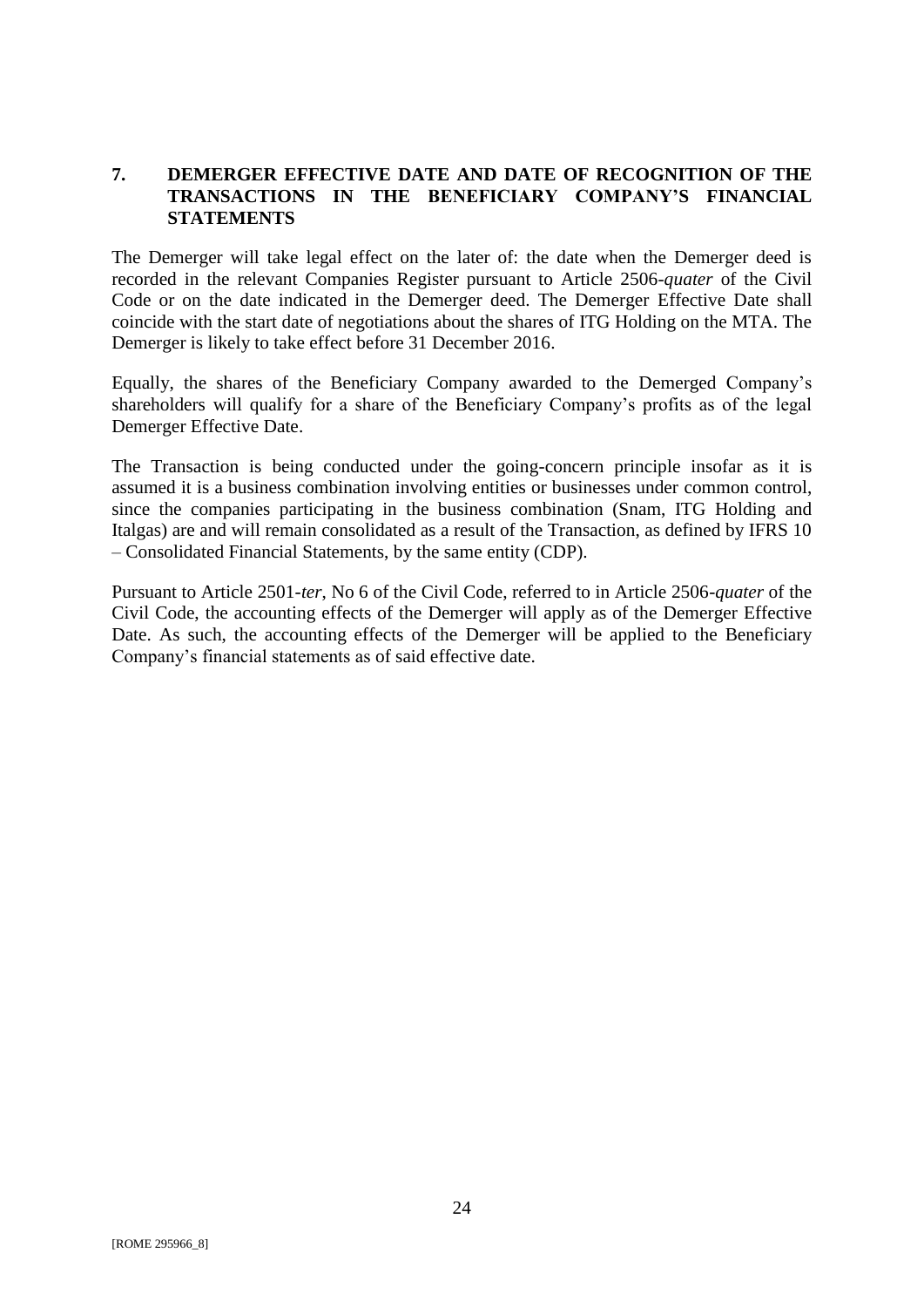# <span id="page-24-0"></span>**8. INCENTIVE PLANS**

At the date of this Report, the Demerged Company has no incentive plans for the directors or the employees.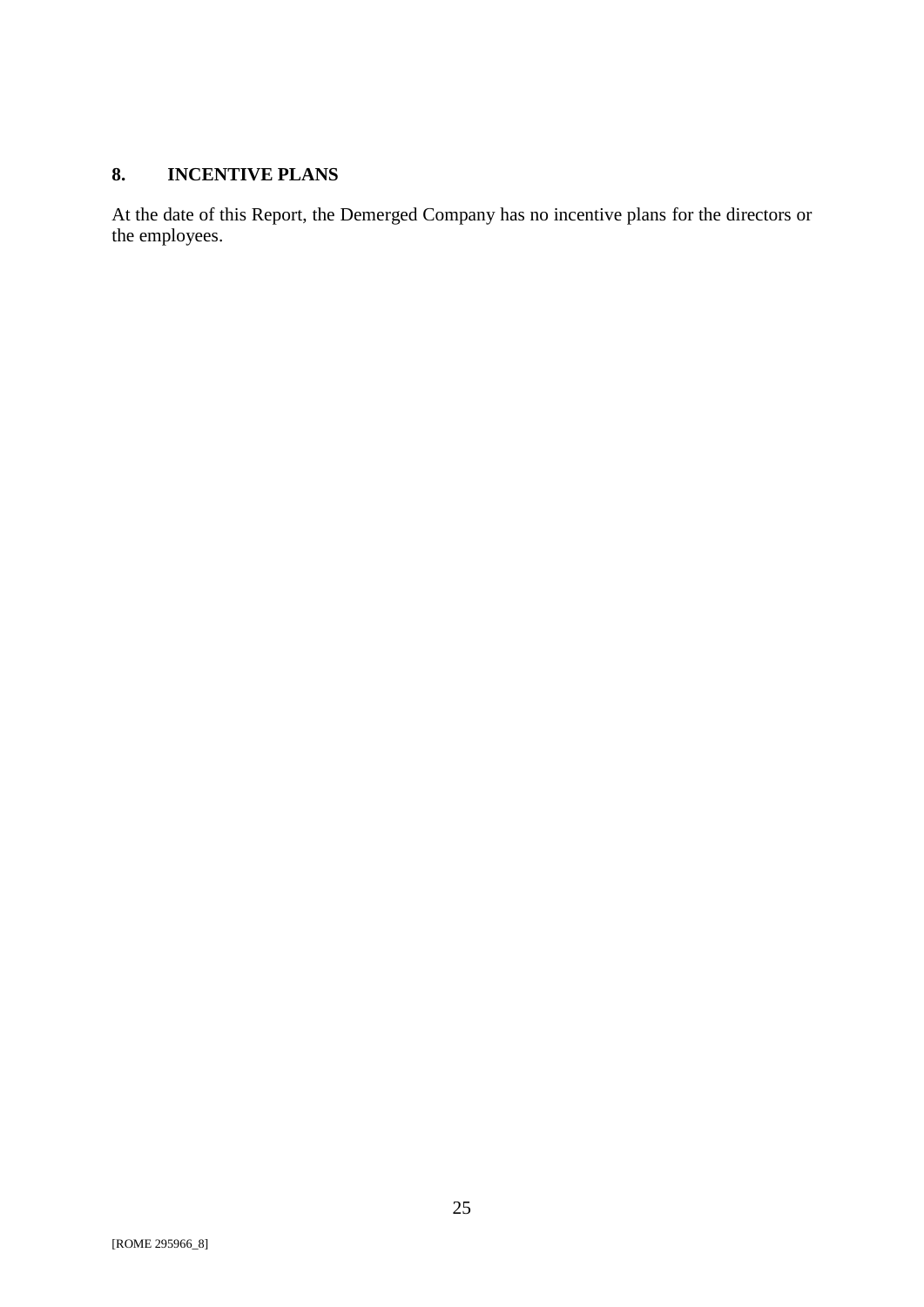## <span id="page-25-0"></span>**9. TAX EFFECTS OF THE TRANSACTION**

The Demerger is tax neutral for the purpose of direct taxation as defined in Article 173 of Presidential Decree No 917 of 22 December 1986, as amended ("**Consolidated Income Tax Act**" or "**TUIR**"). Specifically, under Italian tax law, the Demerger does not result in the parties involved making profits or incurring losses that are significant for tax purposes.

For the Demerged Company, the transfer of part of its net asset to the Beneficiary Company results neither in goodwill nor in latent capital gains or losses amongst its assets and liabilities. Similarly, the assets acquired by the Beneficiary Company are received at the same tax value they had when held by the Demerged Company. Any difference between the book value of these assets and their value for tax purposes will be shown in a dedicated reconciliation statement on the tax return.

The Demerged Company's taxable positions and the related obligations are allocated to the Beneficiary Company and the Demerged Company in proportion to the respective shares of book net asset transferred or retained, although taxable positions related specifically or as a group to the demerged assets and liabilities remain with the Beneficiary Company.

Any deferred tax reserves in the Demerged Company's most recent separate financial statements are reduced in proportion to the reduction in the related book net asset. This reduced amount in the Demerged Company must be reconstituted within the Beneficiary Company in proportion to the respective shares of book net asset transferred by the Demerged Company, unless the tax deferral depends on events affecting particular assets and liabilities, in which case the deferred tax reserves must be reconstituted by the Beneficiary Company that receives these assets and liabilities. Similarly, the Demerged Company's deferred tax reserves that were capitalised before the Demerger are transferred to the capital of the Beneficiary Company and form part of income in the event of a capital reduction due to surplus.

The provisions of Article 173 of the TUIR apply to any circumstances not expressly mentioned for the purpose of income taxes.

With regard to indirect taxation, the Demerger is not subject to value added tax (VAT), pursuant to Article 2, paragraph 3, letter f) of Presidential Decree 633/1972, and is subject to fixed registration duty, pursuant to Article 4, letter b), part one of the Tariff annexed to Presidential Decree 131/1986.

Lastly, the change in the original equity investments resulting from the Demerger constitutes neither the realisation nor distribution of capital gains or losses for the Demerged Company's shareholders. With regard to each shareholder, the division of the tax value of the stake originally held in the Demerged Company must respect the existing ratio of the effective value of the equity investments received by the Beneficiary Company and the effective value of each shareholder's equity investment in the Demerged Company. However, for the Demerged Company's shareholders not resident for tax purposes in Italy, the tax regime in force in their respective countries of residence should be verified with local advisors.